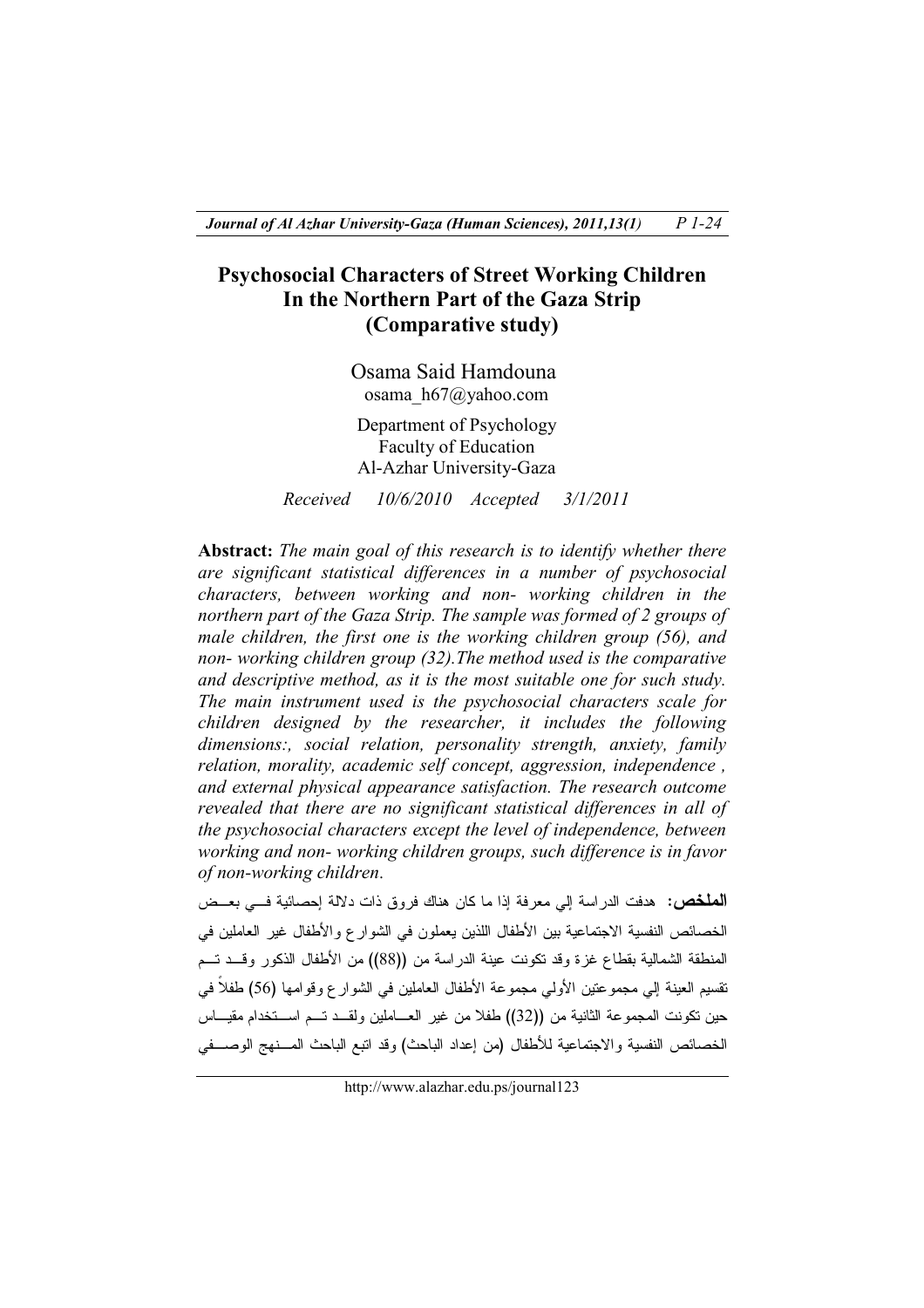**Osama Said Hamdouna ---------------------------------------------------------------------** التحليلي باعتباره المنهج الأنسب لمثل هذه الدراسات . كشفت نتائج الدراسة عن عدم وجود فروق ذات دلالة إحصائية بين الأطفال العاملين وغير العاملين في جميع أبعاد مقياس الخصائص النفسية والاجتماعية للأطفال باستثناء بعد الاستقلالية، فقد إشارات النتائج إلي وجود فروق دالة إحـ صائية بين المجموعتين وقد كانت الفروق في صالح الأطفال غير العاملين.

#### **1. Introductory Theoretical Frame:**

### **1.1 The phenomenon of "street children" and child labor: in the light of some psychosocial variables**

The target group of this research is the children who work in the streets of the Northern part of the Gaza Strip; therefore I believe it is essential to focus on the phenomenon of street children from the theoretical and conceptual point of view. In 1980s UNICEF suggested a distinction between "children on the street" and "children of the street", based on a research carried out in Latin America. Children "on the street" are the children, for whom "the home ceases to be their center for play, culture and daily life" (Save the Children, 2000, p.15).

The street becomes their day time activity, but most of these children come back home at night, nevertheless sometimes their family relationships may be deteriorating, but still in place: in fact "these children continue to view life from the point of view of their families'. The children "of the street" are a much smaller number of children who daily struggle for survival without family support, alone. Although they are often called "abandoned" children, in some cases they choose to leave their families because of violence or abuses. The links with the family are broken, so actually they are without a family. A further distinction is proposed by UNICEF and other agencies between abandoned children, who do not have any contact with their families and children who choose the street as their home and occasionally have some contacts with their parents (UNICEF,1999, p.45).

As a common point of view, "children on the street" or "children in the street" are normally considered as definitions for those girls and boys who carry out some economic activities in the street, often on the behalf of their parents. "Street children" or "children of the street" are used for the children and adolescents who are living in a situation of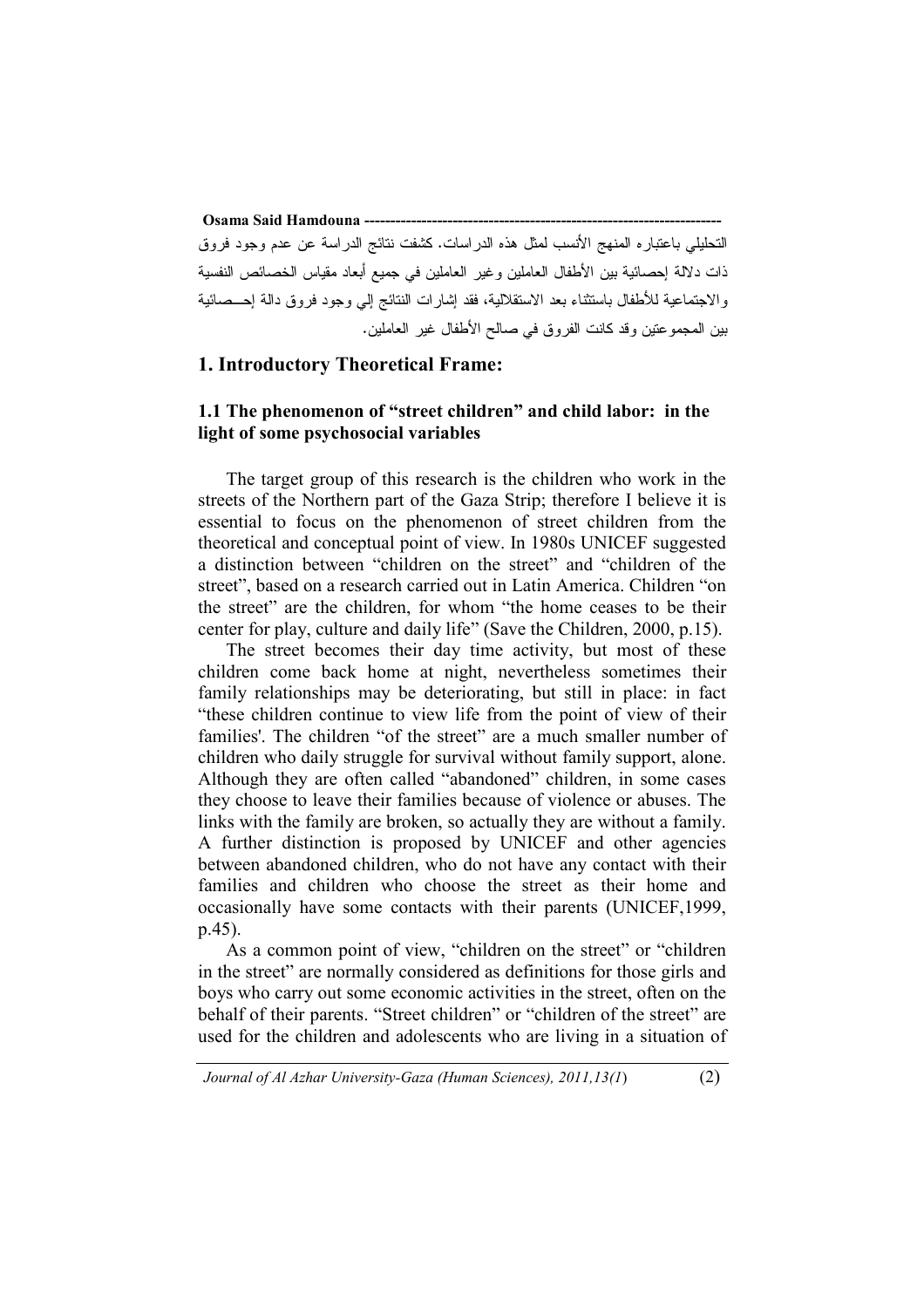**---- Psychosocial Characters of Street Working Children** abandon: they consider the street as a home and in some cases they could be involved not only in economic activities but even criminal ones (I.L.O.2006, p.24).

Other agencies, as World Health Organization and UNESCO, gave further subgroups of the category of street children, although based on the suggestions of UNICEF. For example WHO includes in the group of street children even the children living in protection centers or orphanages, who are at risk of becoming homeless due to the difficult psychological and social conditions in which they live in. (DCI, 2006, p.12).

If we want to define some criteria on which the different definitions of street children are based, we could say that they are referred to: the place of residence of the children, the type of familial relationship, the time spent on the street (Save the Children, 2000, p.25).

Save the Children criticized the application on the reality of the various "street children" categories, because the result is not clear and the border between these categories is sometimes very difficult to be identified. In the projects' documents of some agencies, even of UNICEF, the definitions of children, who have experiences of life and work on the street, take as reference this terminology (Children in the street, children of the street, children on the street), but the distinction between "of" and "on" or "in" are rarely clear and in the same projects the prepositions are used for each category irrespective to the previous definitions. (Musleh D., Taylor K., 2005, p.13)

One must consider the reality: for example, sometimes the children defined as "children on the street" actually remain for long periods of time without seeing their families, or, on the other hand, children defined as "street children" could not be present permanently in the street, as sometimes they can be in prison, in some institutes or they go back home for a while.

According to the international labor office, the main problem of these categories lies on the definition of home, family and street itself. It is assumed that according to the culture of Northern countries, children are secure inside the house, which represents the reference place within the family circle. In this sense the child would be protected from the external world, considered as dangerous, thanks to the home's boundaries. But in many realities of the world socialization and family relationships develop outside the home, on the street. This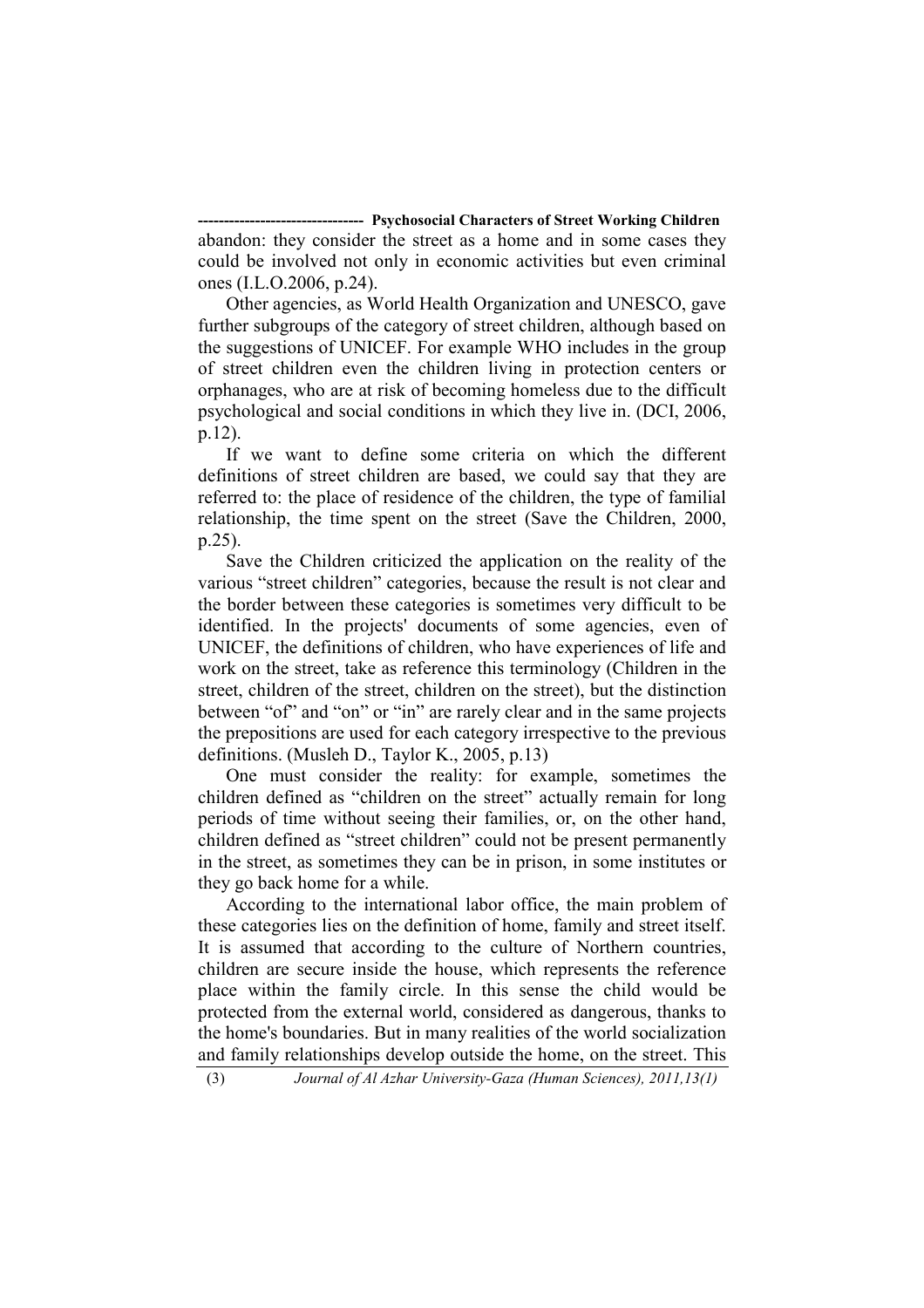# **Osama Said Hamdouna --**

is the case of many communities in the economically poor countries, where children playing on the street are not street children, in the sense of modern urban context. (International Labour Office, 2006, p.24).

Actually in the modern city centers the street should be called "avenue", "boulevard", so as other urban places such as bus stations or shopping malls. All these are spaces where children are "out of place", i.e. contexts where they are supposed to be accompanied by adults, as these places are dangerous or in any case not fit for children. These places are different from the concept of street belonging to a village or a quarter in a non urban area, therefore some authors prefer to speak of "out of place" children, instead of "street children", when we consider modern realities (Save the Children, 2004, p.13).In the light of these definitions and reflections, it seems important to put the protagonists of this research into a flexible definition of "children on the street". This category, which we consider susceptible to the changes and different tones, according to specific cultural, social and political contexts, represents a high percentage of the children's and adolescents' population of the Gaza Strip and the Palestinian Occupied Territories. The meaning of the term "children on the street", emerging through the research, was suggested by the interviewed children themselves, through their declarations, witnesses and representations of the contexts where they live. As a result we understood that the street is the place of meeting, of working, where friendships are being made, the main theatre of the Palestinian social life, the street takes the place of a house and becomes a courtyard when children want to meet each other and play. We have to consider that more than 2/3 of the population lives in the refugee camps, where the spaces are small and highly populated. Accordingly the researcher thinks that, the phenomenon of street children does not exist in the Gaza Strip, in its exact meaning of children out of the family, who identify the street as replacement of their home and context in which the relations with friends replace the family ones. The structure of Palestinian society is still based on the family, or better to say, on the familial clan, which is still the foundation of a culture characterized by solidarity. In this context, it is very difficult to find situations of children's abandon or separation from the family, as the ethic and cultural values are very distant from this possibility, even though the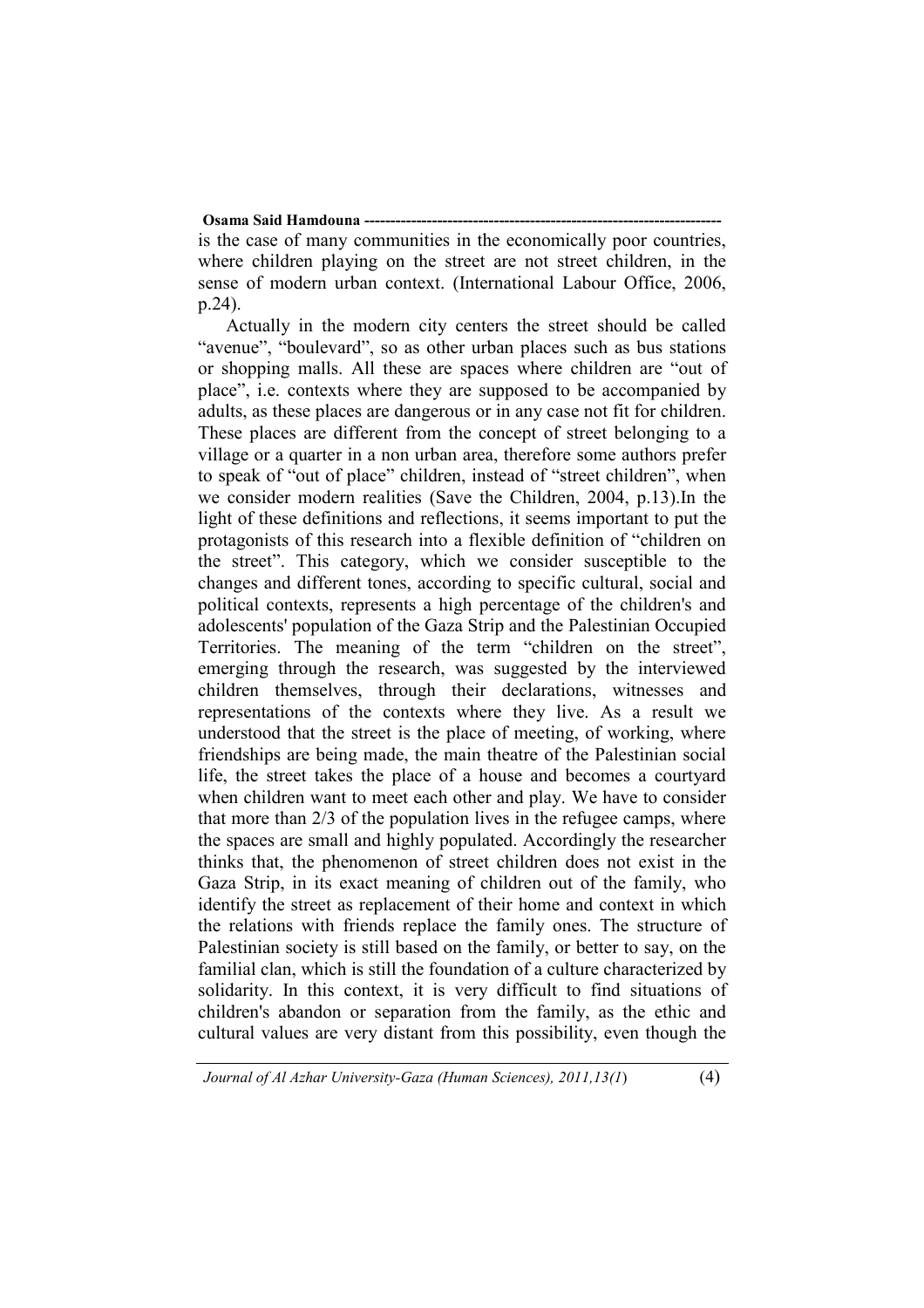**-- Psychosocial Characters of Street Working Children** social and economic hardships have worsened. The combined family system still represents a sheet-anchor for the corroboration and mutual help of the most families.

#### **1.2 The international position toward child labor:**

At international level there are three different positions

**The abolitionist approach** is backed by the International Labor Organization, which aims to the complete elimination of child labor. On this model they founded the concept of schooling as the main instrument to combat child labor. ILO operated from early 1970s in the elaboration of conventions and recommendations to regulate the phenomenon in the member States, focusing principles and minimum rules of protection, as the basis for domestic laws. In 1992 ILO launched the International Program on the Elimination of Child Labor (IPEC).

ILO Convention 1973 (No. 138) and its Recommendation No. 146 have been representing until today the fundamental reference for the abolitionist approach, obligating the member States to implement national policies to ensure the elimination of child labor. This convention establishes that the minimum age of admission to work must not be less than the age of completing compulsory education and in any case it must not be under  $15$  years<sup>1</sup>. One of the self-defeating effects of this convention is that, if in the legal point of view the children are not permitted to work under a certain age, those who are working – and they are many in number– must carry it out in complete clandestineness, paradoxically without any type of legal, social or syndicate's protection.

ILO Convention 1999 (No.182) set the boundaries of the worst and unacceptable forms of child labor and the immediate action for their elimination. Its Recommendation No. 190 urges the creation and implementation of national measures to face the extreme forms of exploitation. The indicated worst forms are as follows: all forms of slavery and serfdom, the sale and trafficking of children, forced or compulsory labor, recruitment of children for armed conflict; the use, procuring or offering of a child for prostitution, for the production of pornography or for pornographic performances; for illicit activities, in

 $\overline{a}$ 

<sup>1</sup> The countries whose economy and institutions are insufficiently developed may, after consultation with organizations of employers and workers concerned, initially specify a minimum age of 14 years, notwithstanding the provisions of the Convention.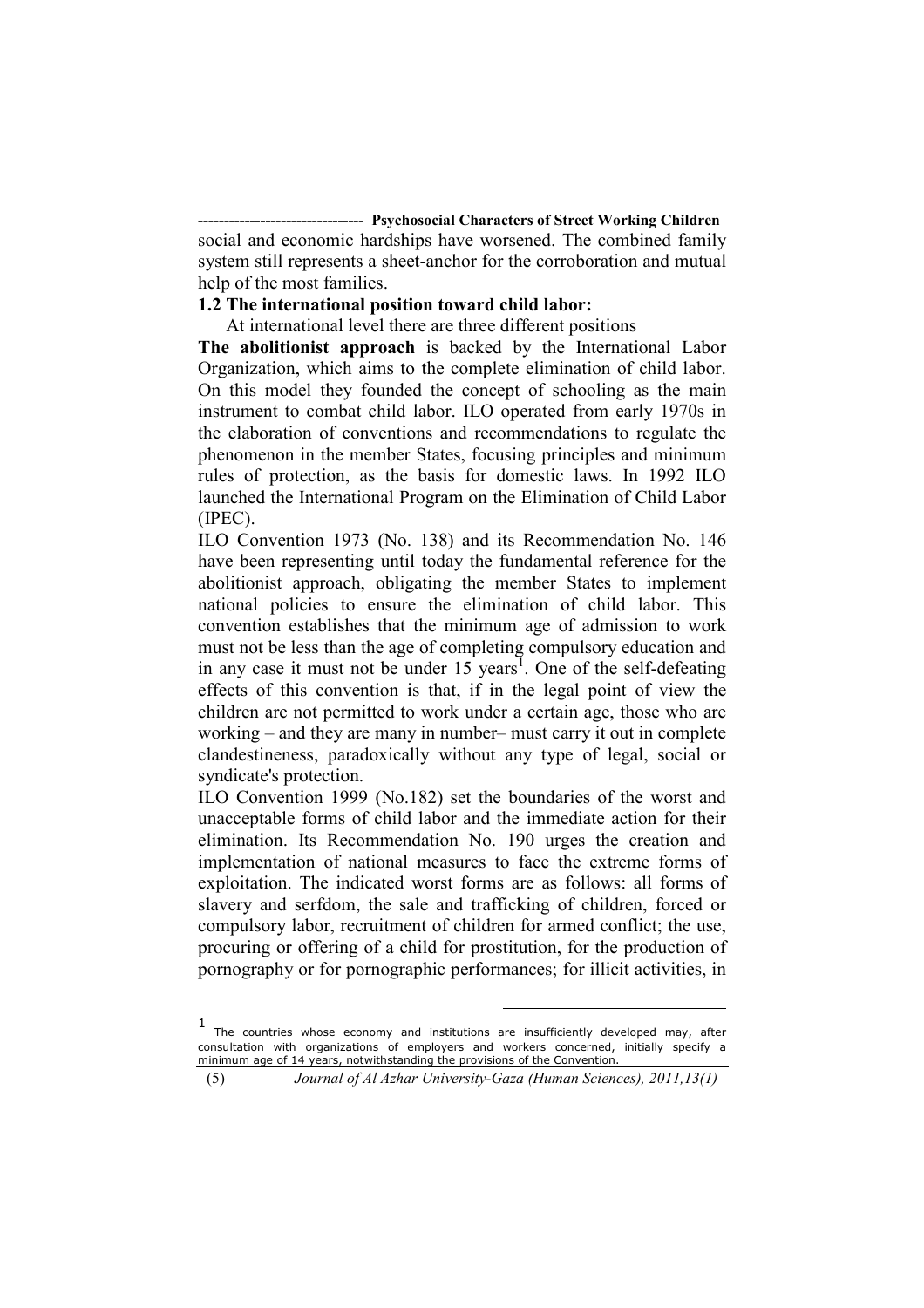**Osama Said Hamdouna --**

particular for the production and trafficking of drugs; any work which is likely to harm the health, safety or morals of children, exposing them to physical, psychological or sexual abuses, to difficult environmental conditions, to long or night shifts, to use dangerous technologies, machines or substances (Ministry of Social Affairs, 2005, p.26).

**The pragmatic approach** recognizes the real difficulty in the elimination of child labor, especially under a short-term perspective. It does not exclude the possibility for a child to work; therefore this approach urges actions with the aims of: ameliorating the conditions in which the children can work and eliminating the worst forms of exploitation. This position is backed by UNICEF and several NGOs.

**The critical appraisal approach** or *empowerment approach* does not consider the child work as negative or detrimental for itself and therefore that the work should not always be eliminated and condemned. This approach appreciates the work, but taking into account the conditions in which it is carried out and considering if respects the fundamental rights of the children as listed in the International Convention on children's rights<sup>1</sup>.

This view underlines the possibility of a positive value of the work in the whole development of the child, in his or her involvement in the life of the community, which he or she belongs to. It considers the work as "an important aspect in the socialization processes and as a rational reaction to the bonded opportunities which are at the disposal of families and children in many realities, especially in the Southern countries of the world: in this case the aim is to make work and school complementary" (Liebel, M., Overwien B, 2001, p.38).

The main promoter of the critical appraisal approach is Save the Children which is active in different countries of Latin America, Africa and Asia. It recognizes the value of social processes for claiming their own rights and the importance of roots level participation. Work is one of the modalities to actively participate in the community and economy and to build social identity. Today the organized working children and adolescents are joined together as unique International Movement, for defending the rights of the

 $\overline{a}$ 

<sup>1</sup> The International Convention on the children's rights was unanimously approved by UN General Assembly on November 20, 1989; it is the international instruments concerning the protection of children's rights with the largest number of ratifications in the world.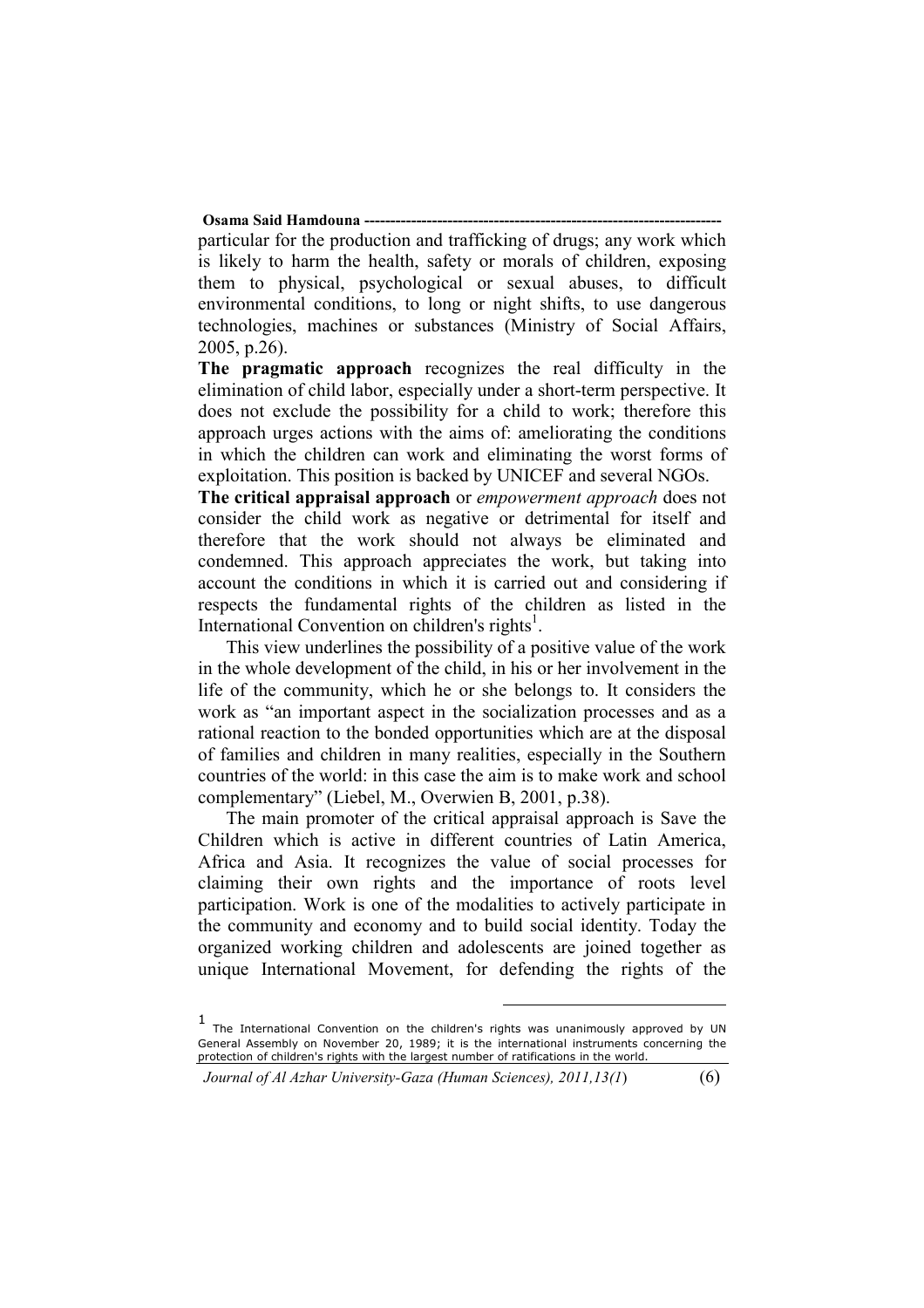**--- Psychosocial Characters of Street Working Children** childhood allover the world (Save the Children, 2004, p48).

A child labor may have some different psychosocial characters combared to non-working children , one study revealed that a number of working children suffer from some psychosocial problems such as hyperactivity, emotional problems, conduct disorder, while most of the children were had good peer relations. Some other working children suffered from obsessive compulsive problems, social phobia, generalized anxiety, separation anxiety, finally most of the children labour had depression (Matar, 2005).Finally it deserves mentioning that in the West Bank, the child Employment is rooted in the political and socio-economic conditions, and it has its negative consequences upon children and community development as a whole (Al shami & Abu-Ata, 2003).

#### **2. Literature Review**

According to the researcher knowledge, there is a clear shortage in researches examine the psychosocial characters of the Palestinian child labor in particular, however, statistics studies about child labor in Palestine is available, this is beside a very limited number of previous studies one of which is the study of Taddi, 2007, conducted in the Gaza Strip, this study aimed at promoting the knowledge, awareness and implementation of children's rights in the Gaza Strip, to promote social and educational inclusion of street and working children who live in conditions of marginalization; and to ameliorate the hard conditions of poverty and marginalization of the children by promoting activities on topics of peace, no violence and gender and helping them to protect their rights. Focus groups and semi-structure interviews were used as data collection. The outcomes of the research validated the starting hypothesis that in the Gaza Strip there are children on the street, but not street children, as family and familial clan remain the principal points of reference for children and adolescents, although people live in very unstable economic conditions which, together with other factors, caused the high percentage of working children. The street is a very important sharing place for the Palestinian children and adolescents, where they learn new knowledge. Education is one of the most important subjects addressed in the research. 94% of the children answered that they attend school and only 6% admitted not to attend. Education often reproduces violence, in two modalities: the transmission of models of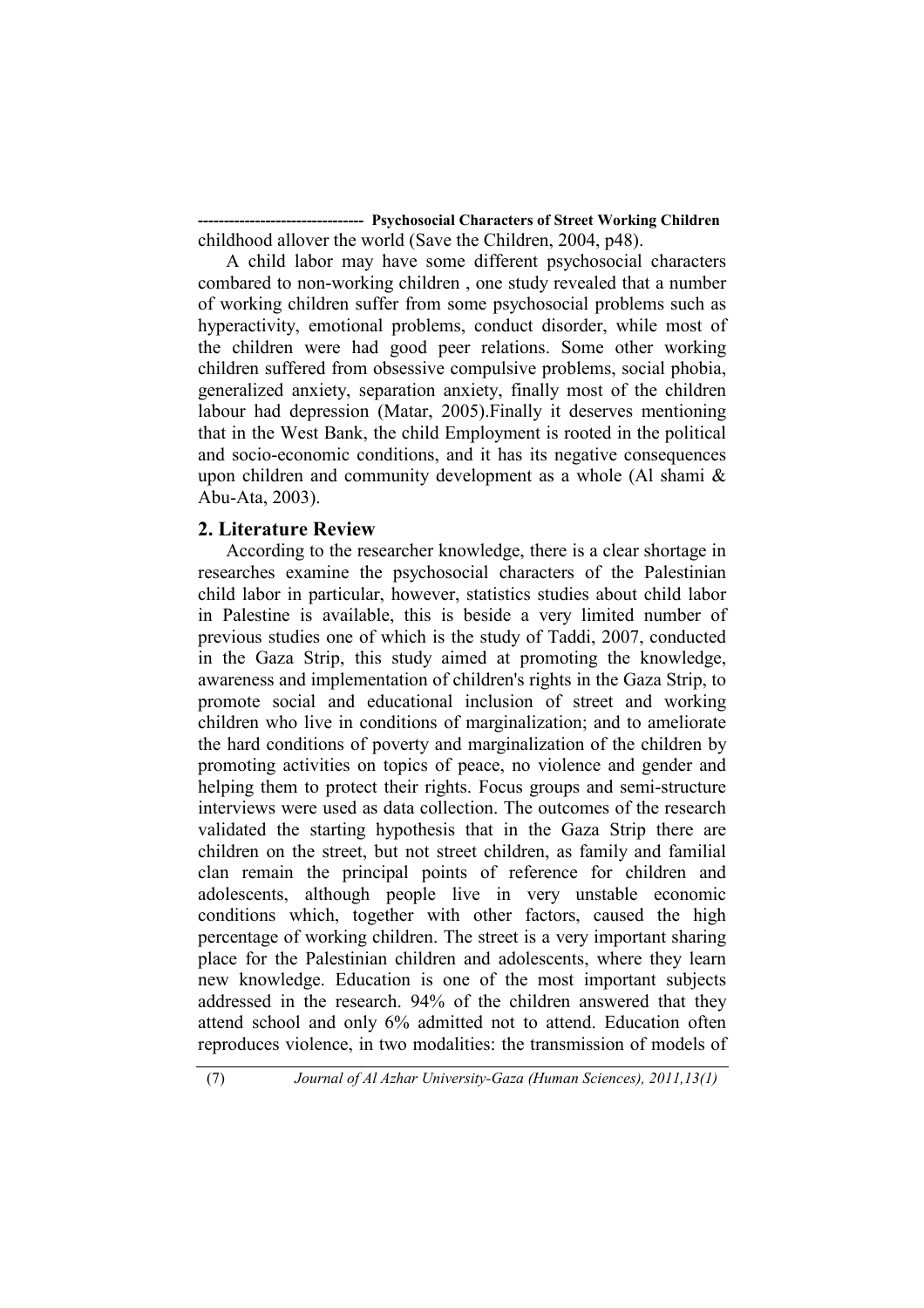**Osama Said Hamdouna ---**representation of the reality and the usage of violent disciplinary measures. Another study is the study of (Matar, 2005) this study aimed to identify the prevalence of mental health of labour children in the Gaza Strip. The results indicated that the average age of labour child was 14.8% years. The average of family members was 9 persons. The study showed that 41% of children work to improve the family income, 51% of children are still in schools, the study outcome also revealed that 33.9% of the children reported hyperactivity; 38% reported emotional problems; 56.3% reported conduct disorder; 79.1% of the children had good peer relations. In addition, (Spence) Anxiety scale showed that 20.6% of the children reported obsessive compulsive problems; 18% reported social phobia; 17.7% had generalized anxiety; 15.3% had separation anxiety, and finally 76.4% of the children labour had depression. Al shami and Abu-Ata (2003) conducted another study in the West Bank, the study investigated child Employment in Palestine. The study attempted to answer three key research questions: What were the driving forces for child Employment? What were the consequences of child Employment on children and society? And what measurements should be taken to prevent children from being employed? A review of related literature revealed the different dimensions of child Employment, and helped to develop the Hypotheses of the study. An examination of hypothesized relationship between demographics and child Employment revealed the existence of significant relationship among the variables. The study managed to identify the main characteristics of child Employment and the measurements to be taken in order to reduce the level of child Employment. Finally, the study concluded that child Employment is rooted in the political and socio-economic conditions, and it has its negative consequences upon children and community development as a whole. Another study is the one conducted by Aray and Alem (2006), the objectives of this study are to estimate the prevalence and describe the nature of behavioral and mental health problems, as well as child abuse, nutritional problems, gross physical illness and injury among child laborers aged 8 to 15 years in Ethiopia. However, only the behavioral and mental health problems of the study population are examined here. Results revealed that: A total of 2000 child laborers and 400 non-laborers were interviewed using RQC to screen for probable cases of behavioral and mental problems. Of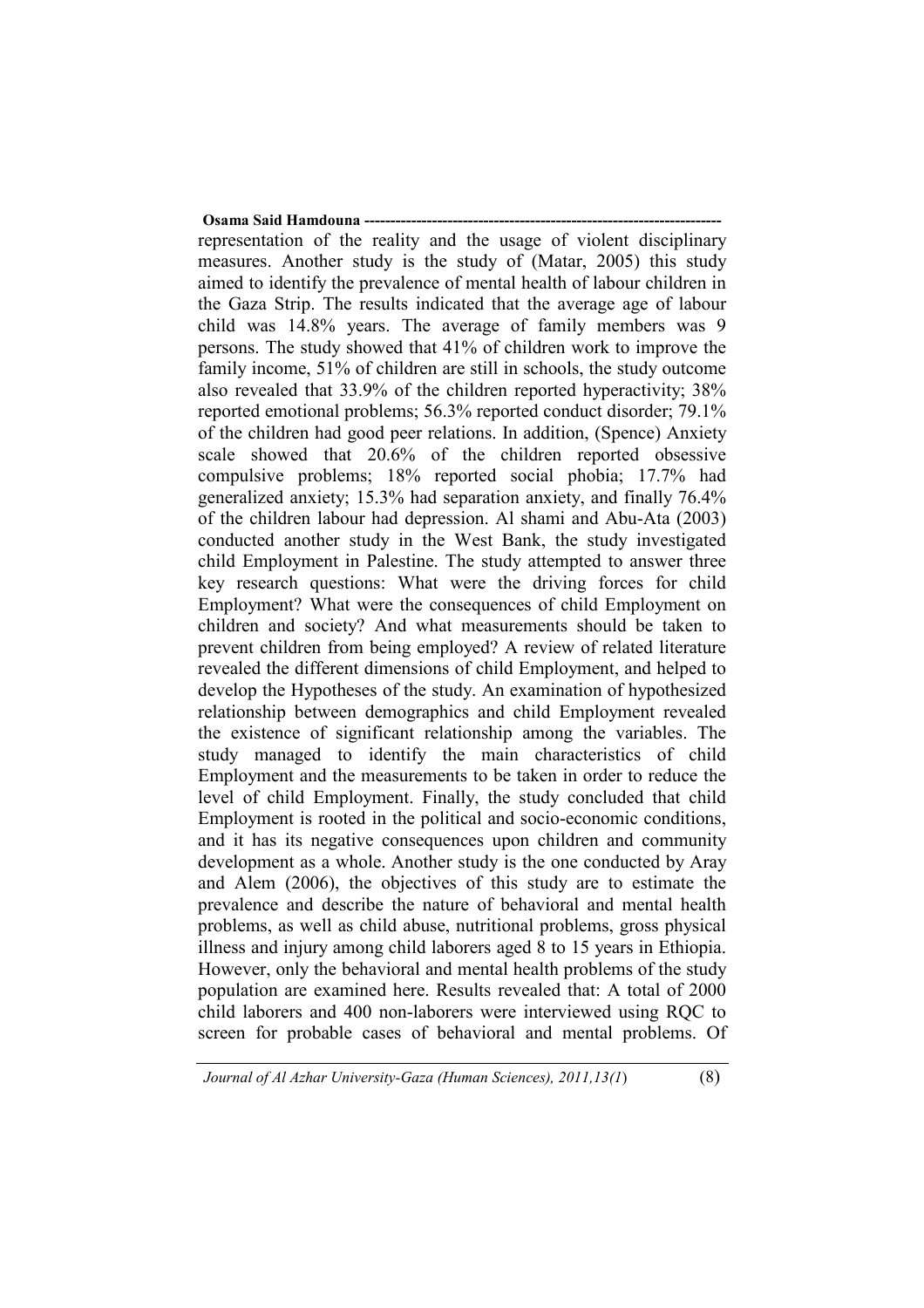**---- Psychosocial Characters of Street Working Children** these, 50% of the laborers and 42% of the non-laborers were males. The mean age of the laborers was  $13.8 \pm 1.8$  years while that of the non-laborers was  $12.2 \pm 2.1$  years. More females (76.8%) were found to have been engaged in domestic labor than males. The RQC interview screened 9.4% (n=226) of the children as probable cases of mental/ behavioral disorders, (14.0% non-laborers and 8.5% laborers). The second stage DICA interview gave an overall prevalence of 5.5% (4.9% in laborers and 8.8% in non-laborers). The study conclusion stated that, the prevalence of childhood behavioral and mental disorders on children of the same age group. in this study is within the range reported in previews conducted studies. The Central Bureau of Statistics conducted a survey in 2004 with a sample size of 10,334 households with 8,601 households having at least one child. Of the children in the survey sample, only 1.7 percent meet the definition of child labor as used by the survey. Child labor, according to PCBS, is defined as unpaid family work, domestic work, or any type of paid work. For children ages 12 to 14 years, working more than 14 hours per week is considered child labor. For children ages 15 to 17 years, working more than 40 hours per week is considered child labor (Palestinian Central Bureau of Statistics, 2004).

#### **3. Problem statement**

According to the above mentioned introductory theoretical frame, and literature review the research problem can be represented through the following basic question and sub questions:

#### **The research basic question**

Are there significant statistical differences in the levels of a number of psychosocial characters, between the street working children and non-working children?

The basic question is branched into the following sub questions:

Is there a significant statistical difference in the level of social relations, between the street working children and non-working children?

Is there a significant statistical difference in the level of personality strength, between the street working children and non-working children?

Is there a significant statistical difference in the level of external physical appearance satisfaction, between the street working children and non-working children?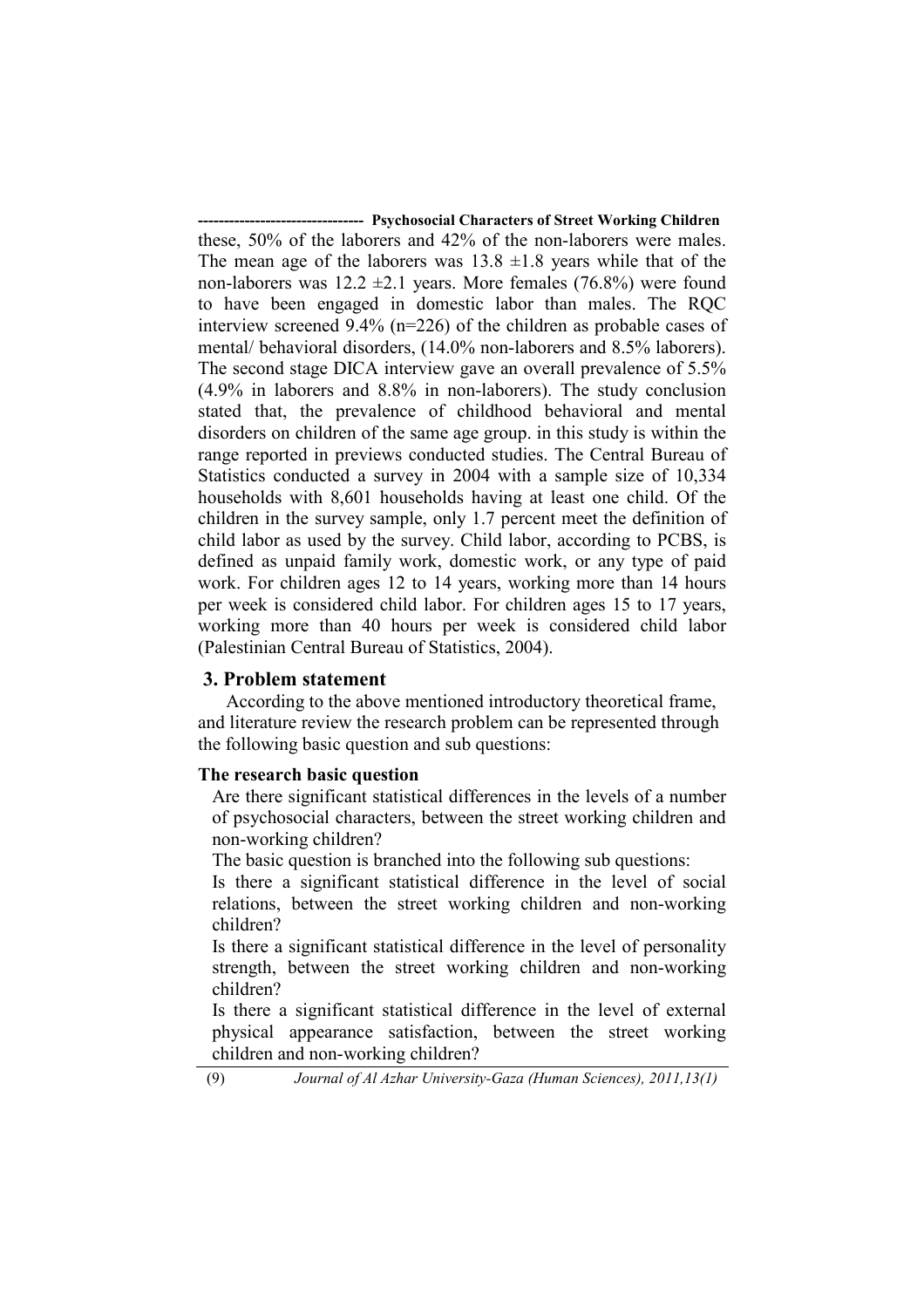#### **Osama Said Hamdouna ---**

Is there a significant statistical difference in the level of self concept of achievement, between the street working children and nonworking children?

Is there a significant statistical difference in the level of anxiety, between the street working children and non-working children?

Is there a significant statistical difference in the moral level, between the street working children and non-working children?

Is there a significant statistical difference in the level of familial relations, between the street working children and non-working children?

Is there a significant statistical difference in the level of independence- dependence, between the street working children and non-working children?

Is there a significant statistical difference in the level of aggression, between the street working children and non-working children?

#### **4. Importance of the research**

This research represents an attempt to study the impact of a relatively a new phenomenon (street working children) on the children in the North area of the Gaza Strip. Accordingly such study will provide us with some quantities and to some extent qualitative data that can be used in the planning and development sectors. Also this research is considered as an attempt to attract our Palestinian community attention toward such relatively new phenomenon.

#### **5. Aim of the research**

This research aims to find out whether there are significant statistical differences in some psychosocial characters **(**social relation, personality strength, , external physical appearance satisfaction, self concept of achievement, anxiety, morality, familial relations, independence, and aggression**)** between street working children and non-working children, as an attempt to know the psychological impact of the street work on the working children.

#### **6.The operational definitions of the research terms**

The following terms were used in this research:

#### **Psychosocial characters**

The target psychosocial characters in this research include: social relation, Personality strength, External physical appearance satisfaction, The academic self concept, Independent – dependent,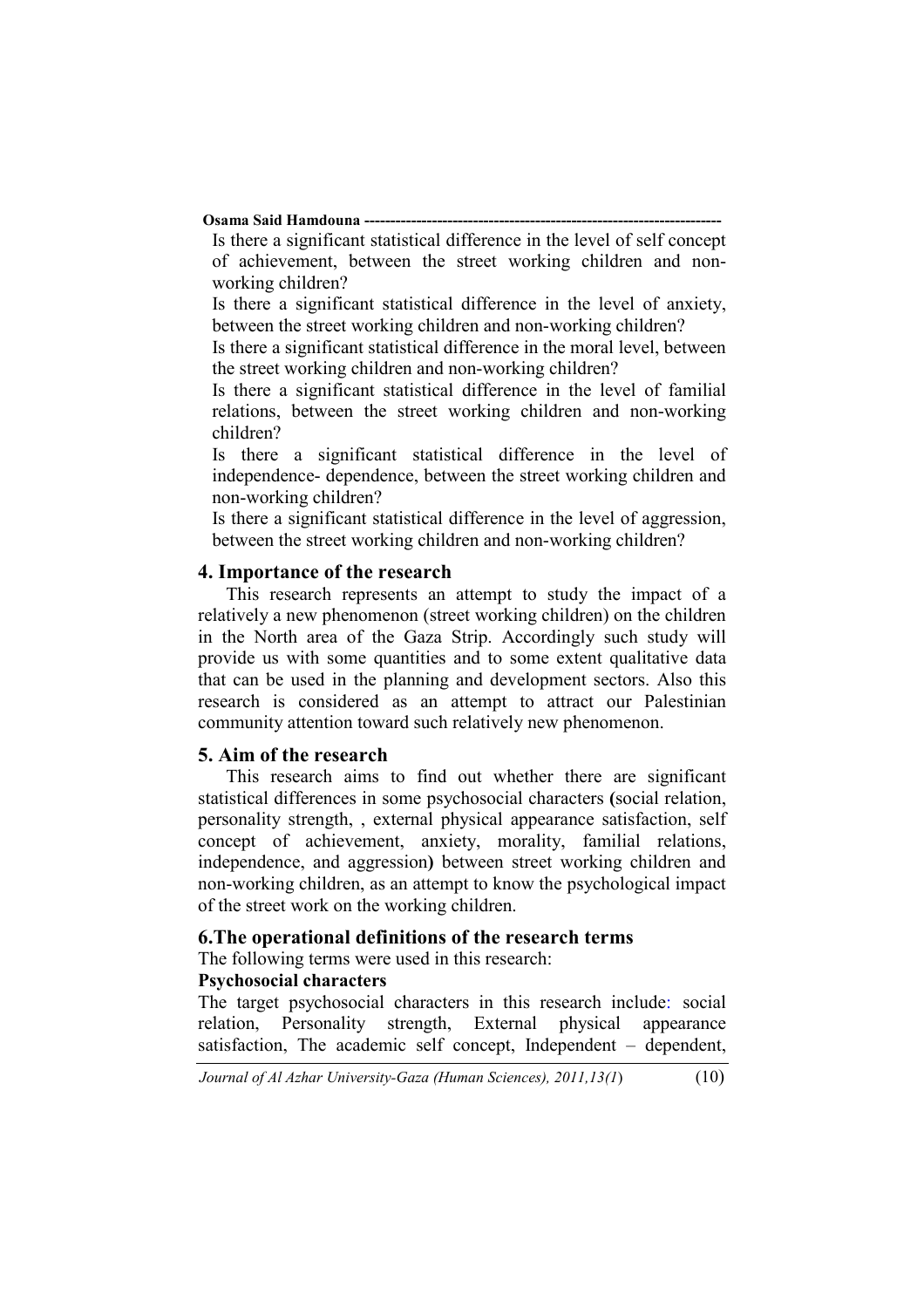**-------------------------------- Psychosocial Characters of Street Working Children**  anxiety, moral dimension, , familial relations and aggression.

#### **Social relations**

A child being able to make good relations with other people, and to have mutual respect with others, in addition to the child feelings, that he or she is trusted by other people around him or her.

#### **Personality strength**

The personality strength can be expressed when a child has an optimistic view of the things, depending upon himself or herself, having an independent opinion, having ability to take responsibility, and feeling with his or her own personality strength.

#### **External physical appearance satisfaction**

It refers to the child's opinion about his or her external physical appearance and the level of the child satisfaction about his or her appearance.

#### **The academic self concept**

It refers to the child's own opinion about his or her vision concerning some academic matters, that reflects or builds the academic self concept.

#### **Anxiety**

It refers to whether or not the child has the main symptoms of anxiety such as, sleeping difficulties and lack of self control etc.

#### **Moral dimension**

It refers to the child's opinion about the level of his or her morality or it refers to the child's commitment to the moral behavior

#### **Familial relations**

It refers to the nature of the child's relation with his or her own family and whether such relation is mutually good or not.

#### **Independent - dependent**

It refers to the child's level of independence or dependence in his or her daily life behaviors.

#### **Aggression**

It refers to the child's common behavior whether it is aggressive or not.

#### **Street working children**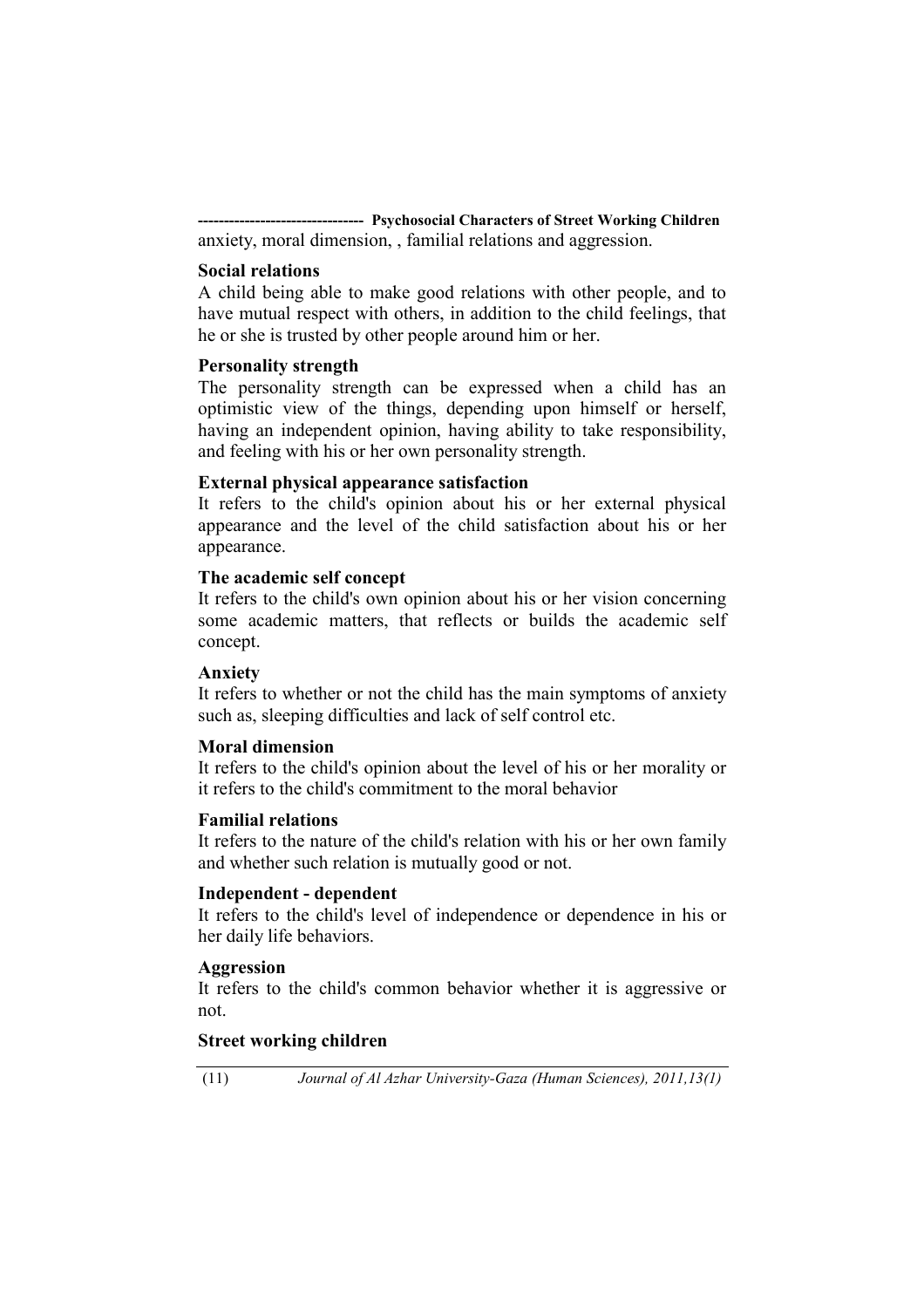#### **Osama Said Hamdouna ----**

It refers to those male children who live in the northern part of the Gaza Strip (Biet Hanoon, Beit Lahia and Jabalia Camp) and carry out some economic activities in the street, beside their school attendance, often on the behalf of their parents.

#### **7. Methodological Procedures:**

#### **Study Method**

The researcher adopted the discriptive analytical method as it is the most suitable one for such study.

#### **Sample**

A convenient sample was choosed, such sample consisted of 88 male children such sample was devided into two main groups; the first was consisted of 56 working children as a case group, and the second group was consisted of 32 non working children as a control group.

In addition; the following tables shows the demographic data of the sample that includes age, father education and mother education, knowing that the families of the two groups have got no regular monthly salarry and children in the two groups attend schools, this reflect to some extent the valence between the two groups in the economic status and education.

| Age      |    | Working       | Non working    |               |  |
|----------|----|---------------|----------------|---------------|--|
|          | N  | $\frac{0}{0}$ | N              | $\frac{0}{0}$ |  |
| 7 years  | 6  | 10.7          | 3              | 9.4           |  |
| 8 years  | 4  | 7.1           |                | 12.5          |  |
| 9 years  | 3  | 5.4           | 3              | 9.4           |  |
| 10 years | 5  | 8.9           | 7              | 21.9          |  |
| 11 years |    | 8.9           | 3              | 9.4           |  |
| 12 years | 5  | 8.9           | $\overline{2}$ | 6.3           |  |
| 13 years | 14 | 25.0          | 5              | 15.6          |  |
| 14 years | 14 | 25.0          |                | 15.6          |  |
| Total    | 56 | 100.0         | 32             | 100.0         |  |

#### **Table 1: distribution of the sample according to the age**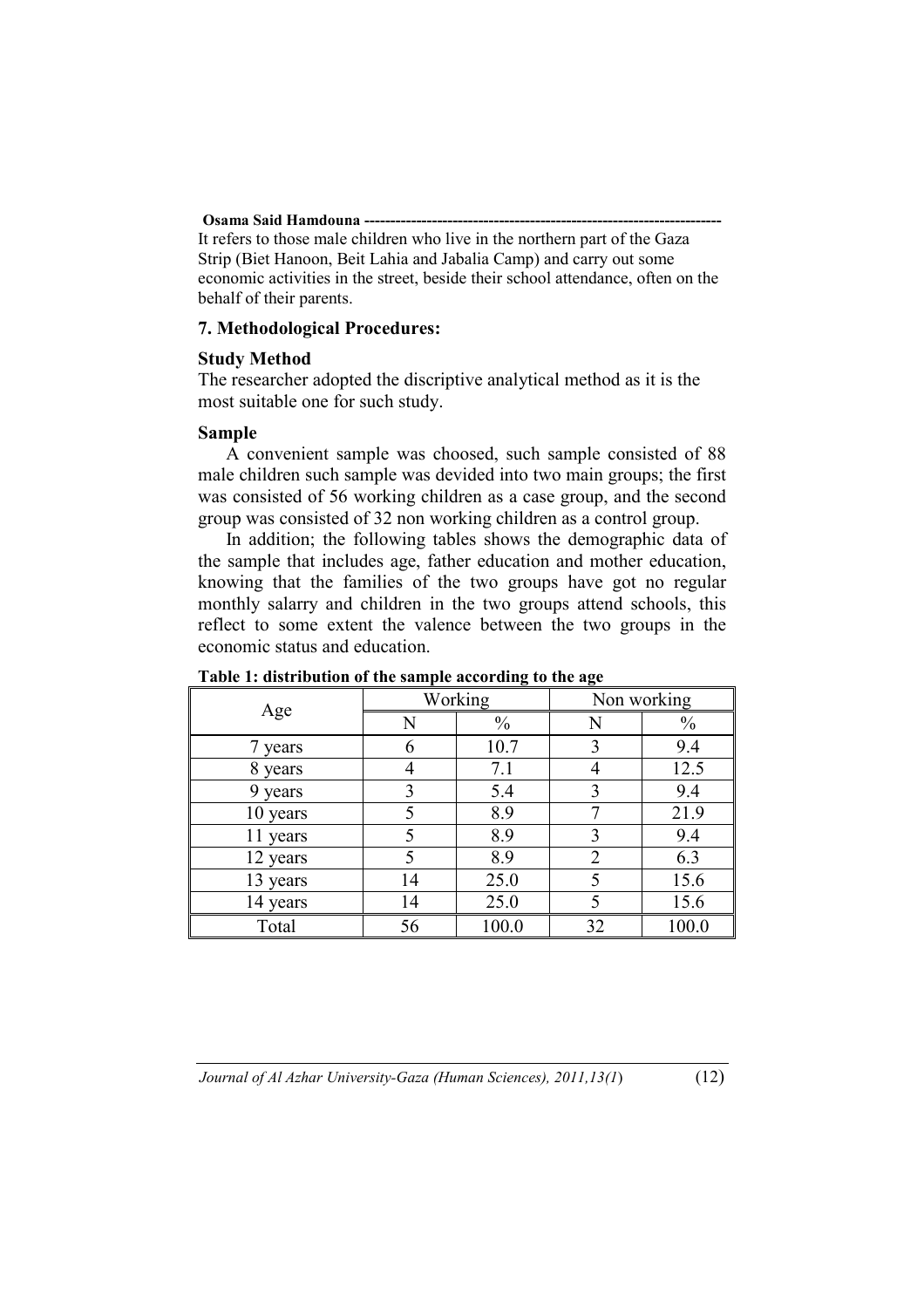**-------------------------------- Psychosocial Characters of Street Working Children Table 2: distribution of the sample according to the father education** 

| Father education |    | $\bullet$<br>Working | Non working |               |  |
|------------------|----|----------------------|-------------|---------------|--|
|                  | N  | $\frac{0}{0}$        |             | $\frac{0}{0}$ |  |
| Not educated     |    | 14.3                 |             | 15.6          |  |
| Primary          |    | 19.6                 |             | 12.5          |  |
| Preparatory      | 16 | 28.6                 |             | 25.0          |  |
| Secondary        | 12 | 21.4                 |             | 18.8          |  |
| Diploma          |    | 7.1                  |             | 12.5          |  |
| University       |    | 8.9                  |             | 15.6          |  |
| Total            | 56 | 100.0                | 32          | 100.0         |  |

#### **Table 3: distribution of the sample according to the mother education**

| Father education |    | Working       | Non working |       |  |
|------------------|----|---------------|-------------|-------|--|
|                  |    | $\frac{0}{0}$ |             | $\%$  |  |
| Not educated     |    | 14.3          |             | 9.4   |  |
| Primary          | 13 | 23.2          |             | 9.4   |  |
| Preparatory      | 15 | 26.8          |             | 34.4  |  |
| Secondary        |    | 19.6          |             | 18.8  |  |
| Diploma          |    | 7.1           |             | 18.8  |  |
| University       |    | 8.9           |             | 9.4   |  |
| Total            | 56 | 100.0         | 32          | 100.0 |  |

# **Table 4: The valence of some variables between case and control groups**

| Variables                   | Working<br>state | N  | Mean    | S.D     | T. value<br>$df = 86$ | P.<br>value |
|-----------------------------|------------------|----|---------|---------|-----------------------|-------------|
|                             | Working          | 56 | 11.5000 | 2.41962 |                       |             |
| Age                         | Non<br>working   | 32 | 10.6875 | 2.32014 | 1.538                 | 0.128       |
| Father                      | working          | 56 | 3.1429  | 1.44510 |                       |             |
| education                   | Non<br>working   | 32 | 3.4688  | 1.64580 | 0.967                 | 0.336       |
|                             | working          | 56 | 3.0893  | 1.45573 |                       |             |
| Mother<br>education         | Non<br>working   | 32 | 3.5625  | 1.41279 | 1.483                 | 0.142       |
| Last<br>year<br>achievement | working          | 56 | 62.7321 | 6.29138 |                       |             |
|                             | Non<br>working   | 32 | 62.3125 | 5.99698 | 0.316                 | 0.760       |

(13) *Journal of Al Azhar University-Gaza (Human Sciences), 2011,13(1)*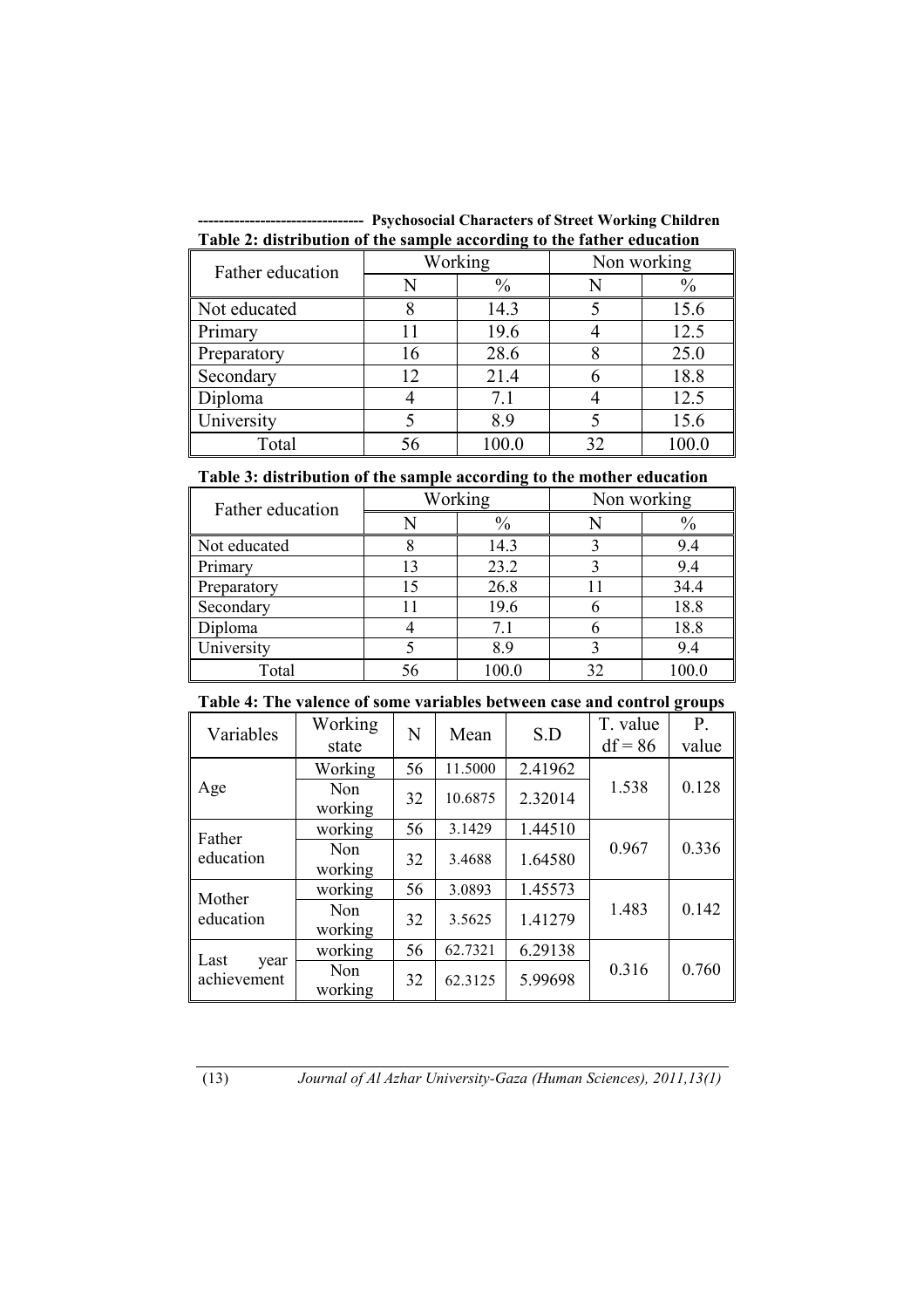#### **Osama Said Hamdouna --Study Instrument.**

The main tool used in this research is the psychosocial characters scale for children, prepared by the researcher, such scale is formed of 9 dimensions, and such dimensions are: Social Relation (12 items), Personality Strength (24 items), External Physical Appearance Satisfaction (13 items), Academic Self Concept (12 items), anxiety (8 items), moral aspect (14 items), familial relations (17 items), and aggression (12 items). The response on every item of the scales has three alternatives as  $(Yes=3, Sometimes=2, No=1)$ , the scores will collected upon every subscale, taking into account that high score means a high level of personality character, while the low scores means a low level of personality character.

The validity and reliability of such sub-scales were examined on a pilot study sample formed of 40 children the results of such examination can be shown as follows:

#### **Validity of Sub-scales of psychosocial characters for children**

The researcher use the *Mann-Whitney Test* "U" to compare means of ranks of psychosocial characters among the scores of extreme groups (27% of the lowest scores = 9) and (27% of the highest scores = 9) of the pilot sample:

| Variable                  | <b>U</b> value | Z value | P value       |
|---------------------------|----------------|---------|---------------|
| <b>Social Relations</b>   | 0.00           | 3.61    | ***<br>0.001  |
| Personality               | 0.00           | 3.60    | $0.001$ ***   |
| External Appearance and   |                |         |               |
| Body                      | 0.00           | 3.65    | ***<br>0.001  |
| Academic Self Concept     | 0.00           | 3.67    | $0.001$ ***   |
| Anxiety                   | 0.00           | 3.59    | $0.001$ ***   |
| Ethics                    | 0.00           | 3.61    | ***<br>0.001  |
| <b>Familial Relations</b> | 0.00           | 3.62    | ***<br>0.001  |
| Independent – Dependent   |                |         |               |
| Trait                     | 0.00           | 3.60    | ***<br>0.001  |
| Aggression                | 0.00           | 3.61    | $0.001$ ***   |
| * $p < 0.05$              | ** $p < 0.01$  |         | ***p< $0.001$ |

**Table 5: Mann-Whitney Test comparing means of ranks of sub-scales of psychosocial characters.** 

As shown in the previous table; **U** values show that there were significant statistical differences between extreme lowest and highest scores of two comparative groups  $(P= 0.001)$ , in favor to the highest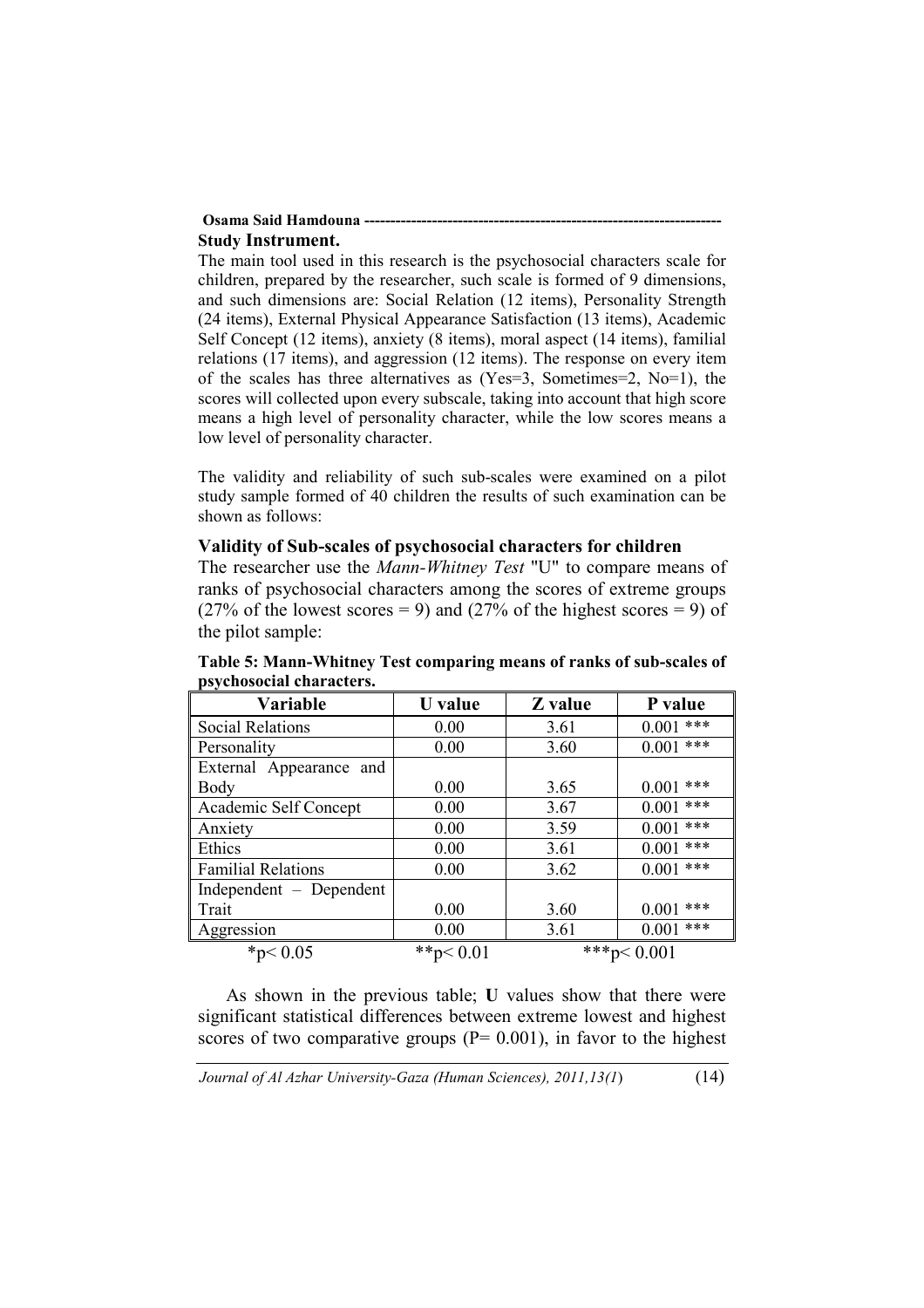**-------------------------------- Psychosocial Characters of Street Working Children**  scores group.

This result revealed that; sub-scales of the measurement device can differentiate between two extreme groups.

#### **Reliability of Sub-scales of psychosocial characters.**

Researcher estimated the reliability of sub-scales of psychosocial characters scale by using the equation of Cronbach's alpha; as shown in the following table:

| using Crondacii s aipha             |              |       |
|-------------------------------------|--------------|-------|
| <b>Sub-scales of personality</b>    | <b>Items</b> | alpha |
| <b>Social Relations</b>             | 12           | 0.669 |
| Personality                         | 24           | 0.826 |
| <b>External Appearance and Body</b> | 13           | 0.611 |
| Academic Self Concept               | 12           | 0.796 |
| Anxiety                             | 8            | 0.771 |
| Ethics                              | 14           | 0.799 |
| <b>Familial Relations</b>           | 17           | 0.885 |
| Independent – Dependent Trait       | 22           | 0.687 |
| Aggression                          | 12           | 0.749 |

**Table: 6 Shows reliability of sub-scales of psychosocial characters by using Cronbach's alpha** 

The values of alpha, ranged between  $(0.611 - 0.885)$ , The Subscales of the measurement device is valid and reliable for data collection from the study sample of working and non working children in the Gaza Strip.

#### **8. Outcomes**

The street working children were compared with a group of nonworking children in nine psychosocial characters, as an attempt to know the impact of work on the personality of street working children. **T**- Test was used to compare between the scores of the two groups, and the statistical analysis has revealed the following results. High scores of each dimension means that a child has a high level of such psychosocial characters, except the high scores of bipolar dimension of independent – dependent that means the child is more independent than the other who has low scores.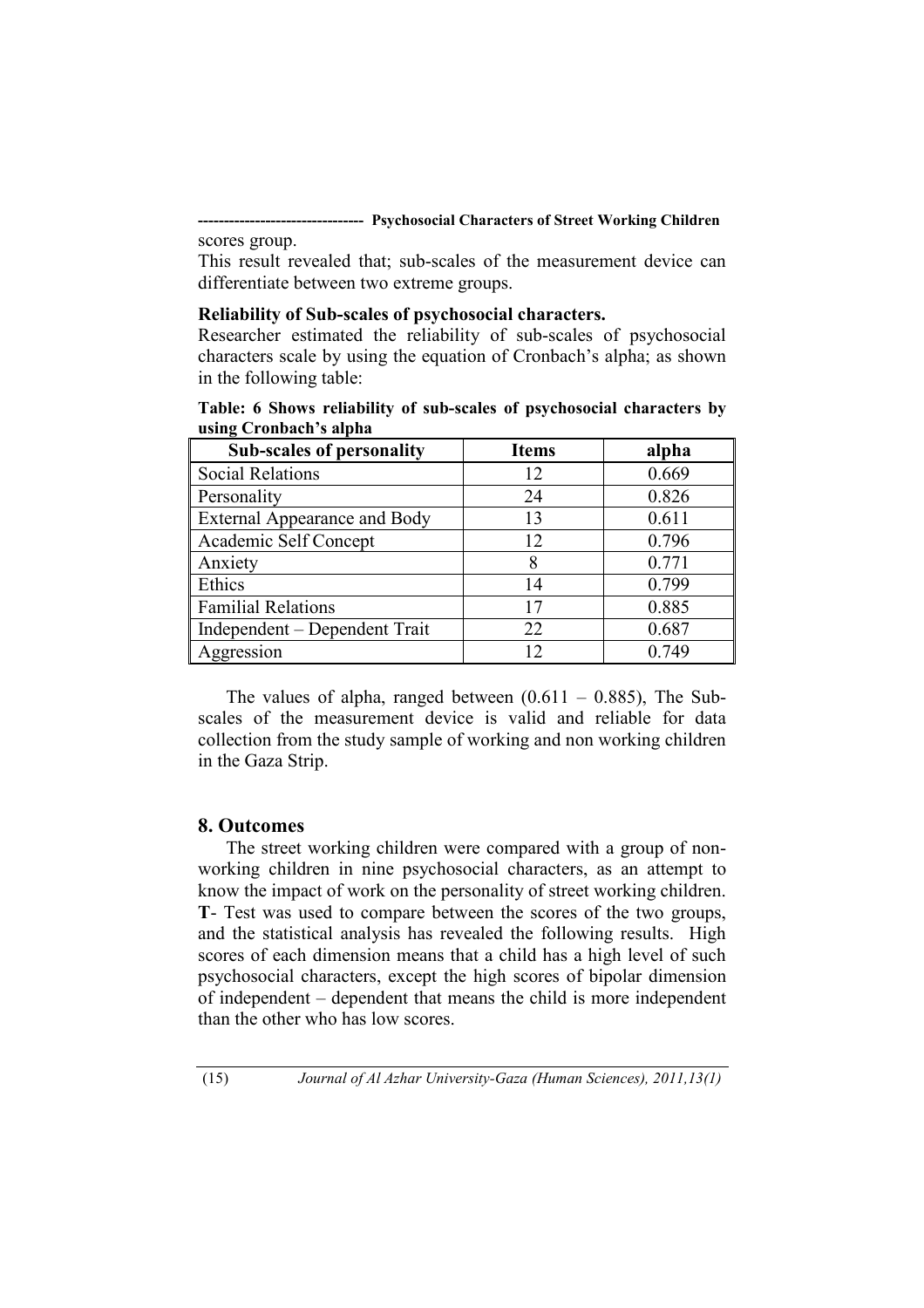#### **Osama Said Hamdouna ----8.1. Social Relations**

As shown in table 7; there is no significant statistical difference in the level of social relation dimension between the street working children and non-working children. ( $t = 0.465$ ; df= 86, P= 0.643).

**Table 7: Independent t-test comparing means of Social Relations according to work state** 

| <b>Variable</b>     | <b>Street</b><br>working<br>children |           | Un-working<br>children<br>$N = 32$ |           | <b>T</b> -value<br>$df = 86$ | P value |
|---------------------|--------------------------------------|-----------|------------------------------------|-----------|------------------------------|---------|
|                     | Mean                                 | <b>SD</b> | Mean                               | <b>SD</b> |                              |         |
| Social<br>Relations | 19.94                                | 2.746     | 18.22                              | 2.445     | 0.465                        | 0.643   |
| * $p < 0.05$        |                                      |           | **p $< 0.01$                       |           | ***p< $0.001$                |         |

# **8.2. Personality Strength**

As shown in table 8; there is no significant statistical difference in personality strength between the street working children and nonworking children. ( $t = 0.714$ , df= 86, P= 0.477).

**Table 8: Independent t-test comparing means of Personality strength according to work state** 

| <b>Variable</b>         | <b>Street working</b><br>children<br>$N = 56$ |           | Non-working<br>children<br>$N = 32$ |           | T-value<br>$df = 86$ | P value |
|-------------------------|-----------------------------------------------|-----------|-------------------------------------|-----------|----------------------|---------|
|                         | Mean                                          | <b>SD</b> | Mean                                | <b>SD</b> |                      |         |
| Personality<br>strength | 59.39                                         | 5.789     | 60.37                               | 6.880     | 0.714                | 0.477   |
| $*_{n<}$                | **p $< 0.01$                                  |           |                                     |           | $***n$               |         |

# **8.3. External Physical Appearance Satisfaction**

*As shown in table 9; there is no significant statistical difference in the level of physical appearance satisfaction between the street working children and non-working children (t = 0.474, df = 86, P = 0.636).*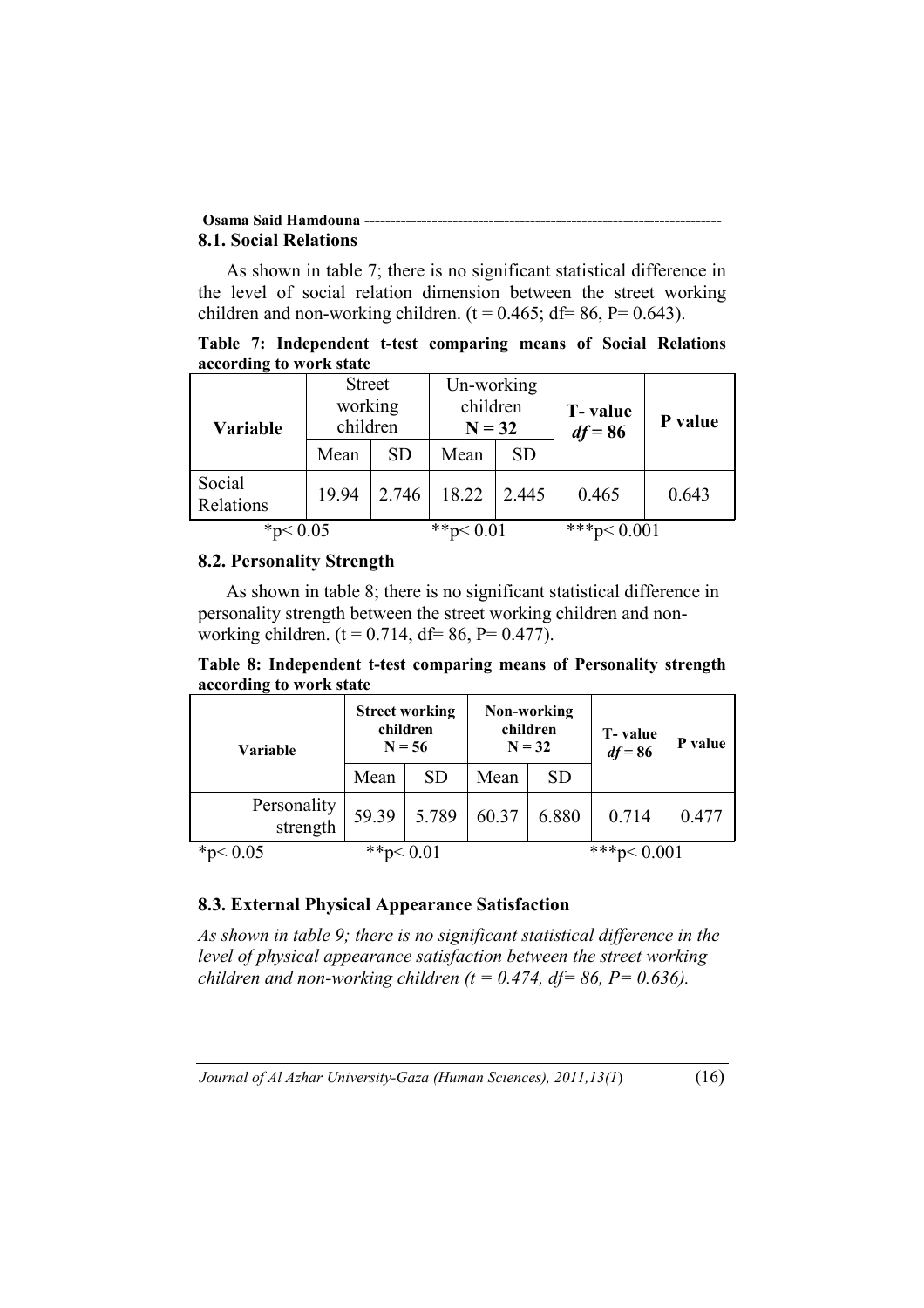**-------------------------------- Psychosocial Characters of Street Working Children Table 9: Independent t-test comparing means of external physical appearance satisfaction according to work state** 

| Variable                                               | <b>Street working</b><br>children<br>$N = 56$ |           | Non-working<br>children<br>$N = 32$ |           | T-value<br>$Df = 86$ | P<br>value |
|--------------------------------------------------------|-----------------------------------------------|-----------|-------------------------------------|-----------|----------------------|------------|
|                                                        | Mean                                          | <b>SD</b> | Mean                                | <b>SD</b> |                      |            |
| External<br>Appearance and<br><b>Body</b> satisfaction | 32.76                                         | 4.013     | 33.16                               | 3.049     | 0.474                | 0.636      |
| * $p < 0.05$                                           |                                               |           |                                     |           | ***n<                |            |

### **8.4. The Academic Self Concept**

As shown in table 10; there are no significant statistical differences in the level o self concept of achievement between the street working children and non-working children (t = 0.440, df = 86, P = 0.661).

**Table 10: Independent t-test comparing means of academic self concept according to work state** 

| Variable                 |       | <b>Street working</b><br>children<br>$N = 56$ | Non-working<br>children<br>$N = 32$ |           | <b>T</b> -value<br>$Df = 86$ | P value       |
|--------------------------|-------|-----------------------------------------------|-------------------------------------|-----------|------------------------------|---------------|
|                          | Mean  | <b>SD</b>                                     | Mean                                | <b>SD</b> |                              |               |
| Academic<br>Self Concept | 20.89 | 3.646                                         | 20.53                               | 3.809     | 0.440                        | 0.661         |
| * $p < 0.05$             |       | **p $< 0.01$                                  |                                     |           |                              | ***p< $0.001$ |

|            |  |  | Table 11: Independent t-test comparing means of Anxiety according to |
|------------|--|--|----------------------------------------------------------------------|
| work state |  |  |                                                                      |

| Variable     | children | <b>Street working</b><br>$N = 56$ |       | Non-working<br>children<br>$N = 32$ | T-value<br>$df = 86$ | P value |
|--------------|----------|-----------------------------------|-------|-------------------------------------|----------------------|---------|
|              | Mean     | <b>SD</b>                         | Mean  | <b>SD</b>                           |                      |         |
| Anxiety      | 19.25    | 2.678                             | 19.06 | 3.435                               | 0.285                | 0.777   |
| * $p < 0.05$ |          | **p $< 0.01$                      |       |                                     | ***p< $0.001$        |         |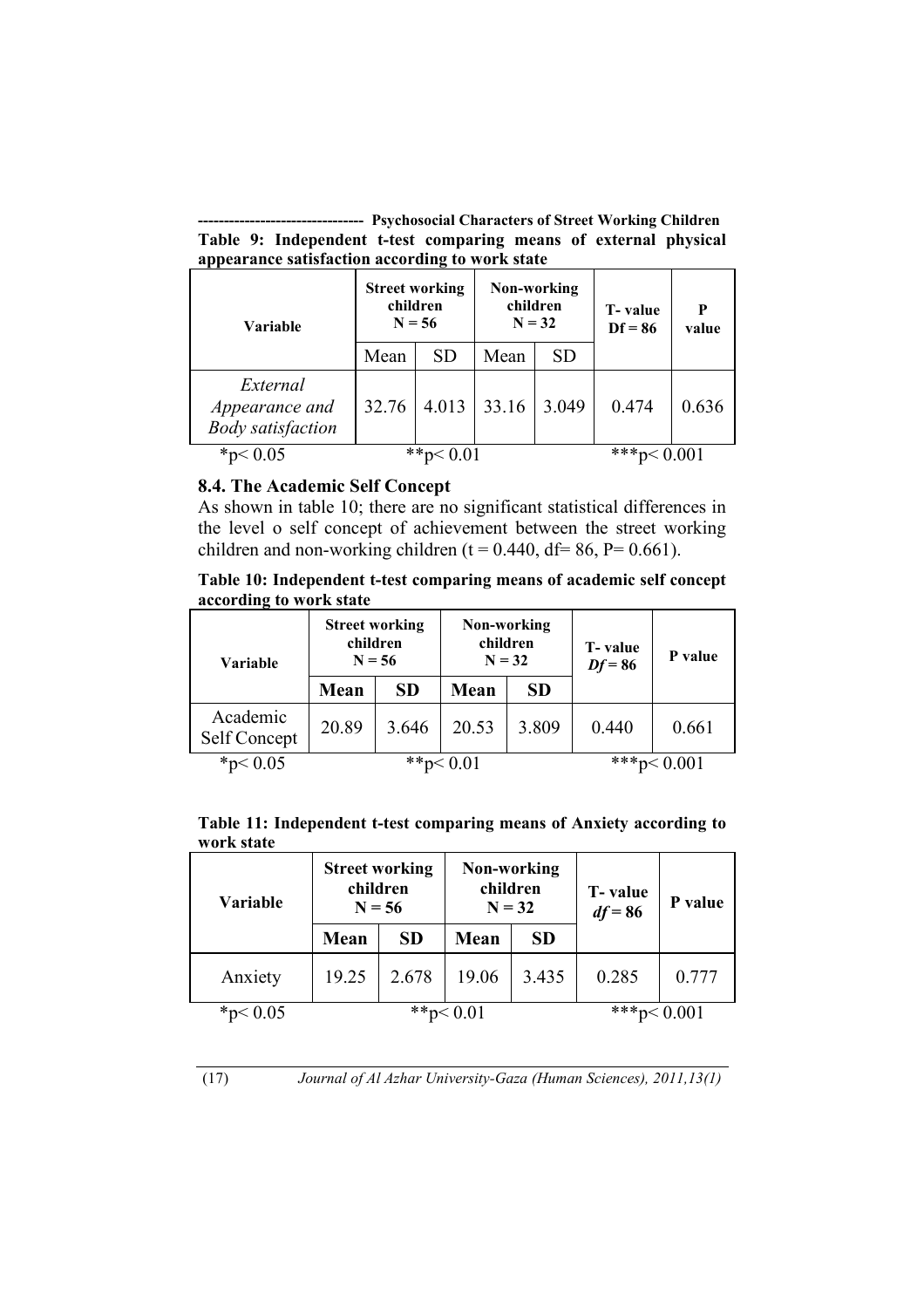#### **Osama Said Hamdouna --------------------------------------------------------------------- 8.5. Anxiety**

As shown in table 11; despite the high level of anxiety scored by the two groups, there are no significant statistical differences in the level of anxiety between the street working children and non-working children. (t =  $0.285$ , df =  $86$ , P =  $0.777$ ).

#### **8.6. Moral Dimension**

As shown in table 12; there are no significant statistical differences in the level of moral dimension between the street working children and non-working children.  $(t = 0.958, df = 86, P = 0.341)$ .

| according to work state |                                               |           |                                     |               |                      |         |  |
|-------------------------|-----------------------------------------------|-----------|-------------------------------------|---------------|----------------------|---------|--|
| Variable                | <b>Street working</b><br>children<br>$N = 56$ |           | Non-working<br>children<br>$N = 32$ |               | T-value<br>$Df = 86$ | P value |  |
|                         | Mean                                          | <b>SD</b> | Mean                                | <b>SD</b>     |                      |         |  |
| Moral<br>Dimension      | 21.82                                         | 3.417     | 21.03                               | 4.208         | 0.958                | 0.341   |  |
| * $p < 0.05$            | **p $< 0.01$                                  |           |                                     | ***p< $0.001$ |                      |         |  |

**Table 12: Independent t-test comparing means of moral dimension according to work state** 

# **8.7. Familial Relations**

As shown in table 13; there are no significant statistical differences in the level of familial relations between the street working children and non-working children.  $(t = 0.958, df = 86, P = 0.341)$ .

|                         | Table 13: Independent t-test comparing means of familial relations |  |  |  |
|-------------------------|--------------------------------------------------------------------|--|--|--|
| according to work state |                                                                    |  |  |  |

| <b>Variable</b>       | <b>Street working</b><br>children<br>$N = 56$ |           | Non-working<br>children<br>$N = 32$ |               | T-value<br>$Df = 86$ | P value |
|-----------------------|-----------------------------------------------|-----------|-------------------------------------|---------------|----------------------|---------|
|                       | Mean                                          | <b>SD</b> | Mean                                | <b>SD</b>     |                      |         |
| Familial<br>Relations | 25.94                                         | 5.043     | 25.59                               | 5.885         | 0.297                | 0.767   |
| * $p < 0.05$          | **p $< 0.01$                                  |           |                                     | ***p< $0.001$ |                      |         |

# **8.8. Independent - Dependent**

As shown in table 14; there is a significant statistical difference in the level of independent- dependent trait between the street working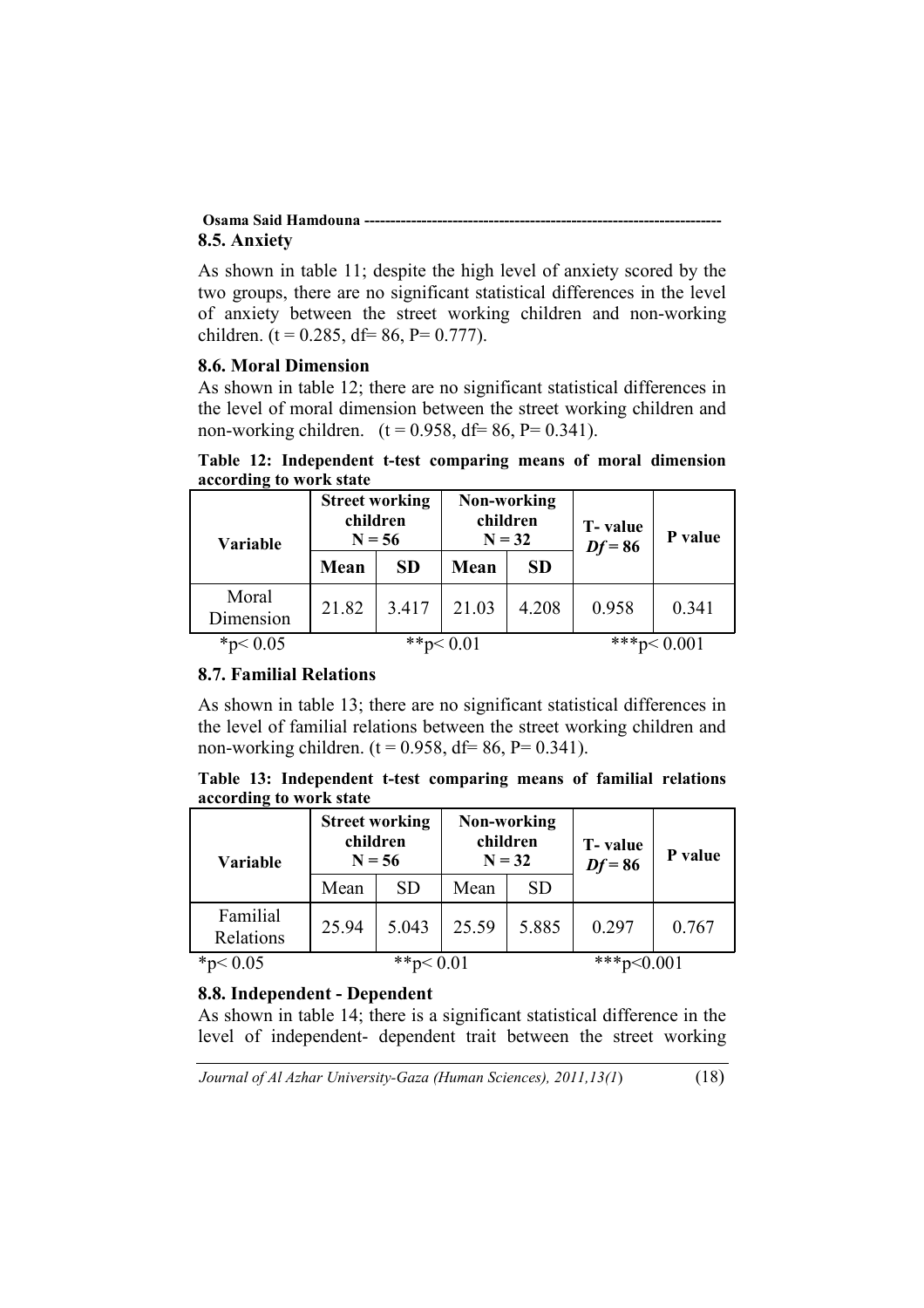**-------------------------------- Psychosocial Characters of Street Working Children**  children and non-working children. The difference was in favor of non working children, children ( $t= 2.246$ ,  $df= 86$ ,  $P= 0.027$ ). This means that the children who are not working are more independent than the street working children.

**Table 14: Independent t-test comparing means of independent – dependent character according to work state** 

| Variable                    | <b>Street working</b><br>children<br>$N = 56$ |           | Non-working<br>children<br>$N = 32$ |           | T-value<br>$Df = 86$ | P value  |
|-----------------------------|-----------------------------------------------|-----------|-------------------------------------|-----------|----------------------|----------|
|                             | Mean                                          | <b>SD</b> | <b>Mean</b>                         | <b>SD</b> |                      |          |
| Independent<br>$-Dependent$ | 31.91                                         | 4.973     | 34.12                               | 3.319     | 2.246                | $0.027*$ |
| $*_p < 0.05$                |                                               |           |                                     | $***n$    |                      |          |

### **8.9 Aggression**

As shown in table 15;; despite the high level of aggression scored by the two groups, there are no significan t statistical differences in the level of aggression between the street working children and nonworking children. ( $t= 0.958$ ,  $df= 86$ ,  $P= 0.341$ ).

**Table 15: Independent t-test comparing means of aggression according to work state** 

| Variable     | <b>Street</b><br>working<br>children |           | Non-working<br>children<br>$N = 32$ |           | $T -$<br>value | P value |  |
|--------------|--------------------------------------|-----------|-------------------------------------|-----------|----------------|---------|--|
|              | Mean                                 | <b>SD</b> | Mean                                | <b>SD</b> | $Df = 86$      |         |  |
| Aggression   | 25.60                                | 4.305     | 24.53                               | 4.607     | 1.099          | 0.275   |  |
| * $p < 0.05$ | **p $< 0.01$                         |           |                                     |           | ***p<0.001     |         |  |

# **9. Interpretation and discusion of results**

It is clear that there are no significant statistical differences, in all psychosocial characters except the Independent- Dependent character, between the street working and non-working children; such difference is in favor of non-working children.

The researcher does think that such outcome is logical and justified one for several reasons, one of which is that, all children in the two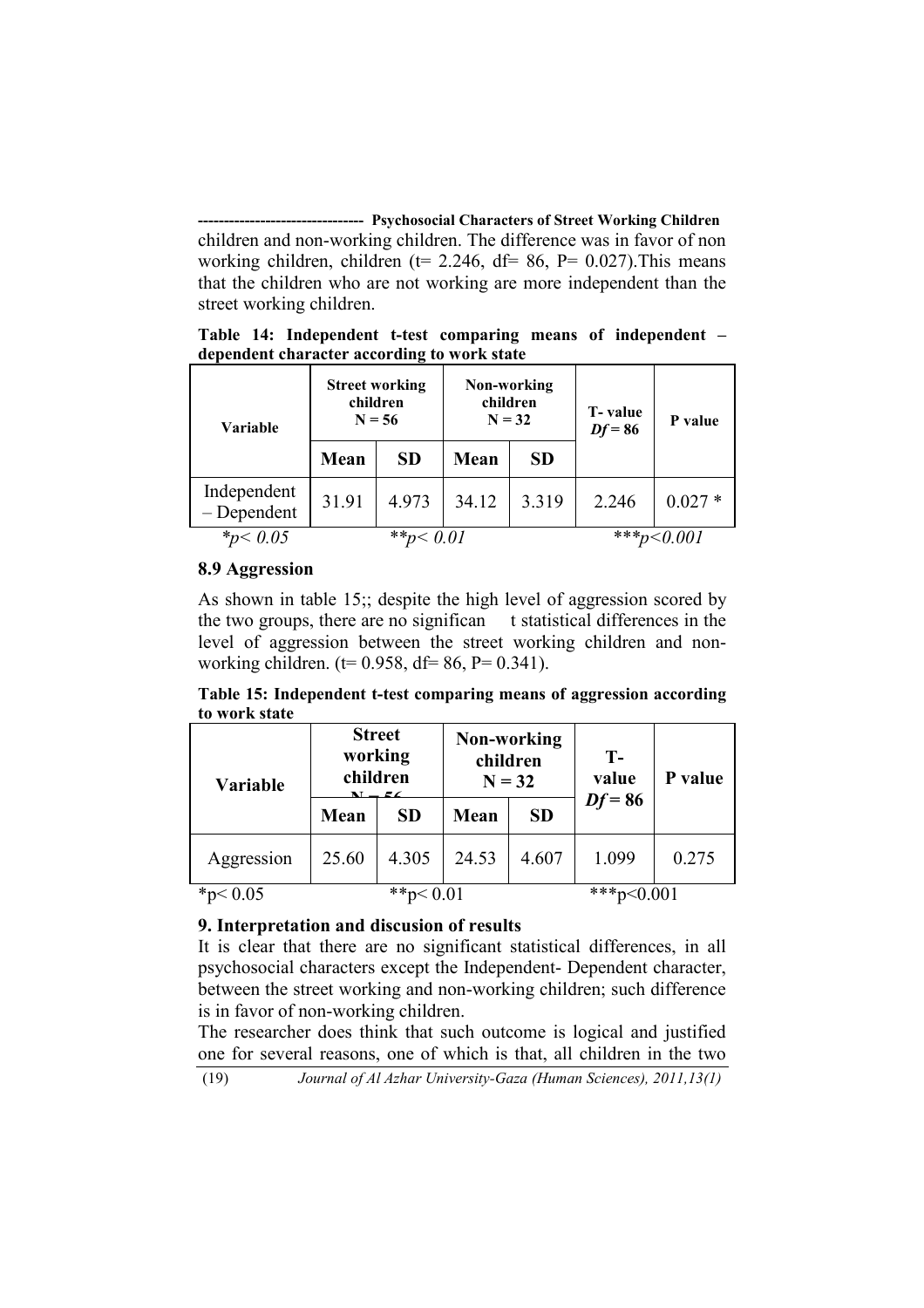## **Osama Said Hamdouna -**groups are from the same community (Northern area of Gaza),and they have about the same economic status, so it seems that they

mostly have the same values, tradition and costumes. Another reason is that, all people mainly children in the Palestinian Community are suffering from the same Political and socio-economic situation, therefore I really could argue that it seems that the impact, of such situation is bigger than the impact of working at street, on the children, and it also seems that such impact has been hidden and dissolved in a bigger one which is the impact of the current political and socio-economic situation and its consequences, knowing that such study was conducted during the siege which has been imposed on the Gaza Strip by the mid of 2007, accordingly , I really could also argue that living under the siege has unified the suffering of the Palestinian people in general and the Palestinian children in particular.

In addition, it also seems that street working as a phenomenon is acceptable phenomenon and appreciated by families and the Palestinian community, as a solution for economic hardship among the Palestinian families in the Palestinian Community (Taddi, 2007). Regarding the difference in the (independent-dependent) as a character between the street working children and non-working children, I really do think that such result could be also justified as follows, the outcome indicated that the difference is in favor of the non-working children; this means that the children who are not working, are more independent compared to the working children, as the street working children mostly are forced to spend all of their time in working, accordingly they do not catch the chance to practice any additional activities, therefore they feel as less independent persons compared to control group children. In the contrary, the non-working children have got enough time to practice several activities, and they are not required to work any kind of work, so they feel more independent compared to the case group. Despite the fact that there are no statistically significant differences nearly in all of the psychosocial characters between working and non working children, nevertheless, scores of both groups on the subscales of psychosocial characters have significant meaning and cannot be ignored in a way or another, as such scores reflect the reality of the Palestinian children in the northern part of the Gaza Strip especially under the imposed siege. As revealed by the research outcomes, both groups of children scored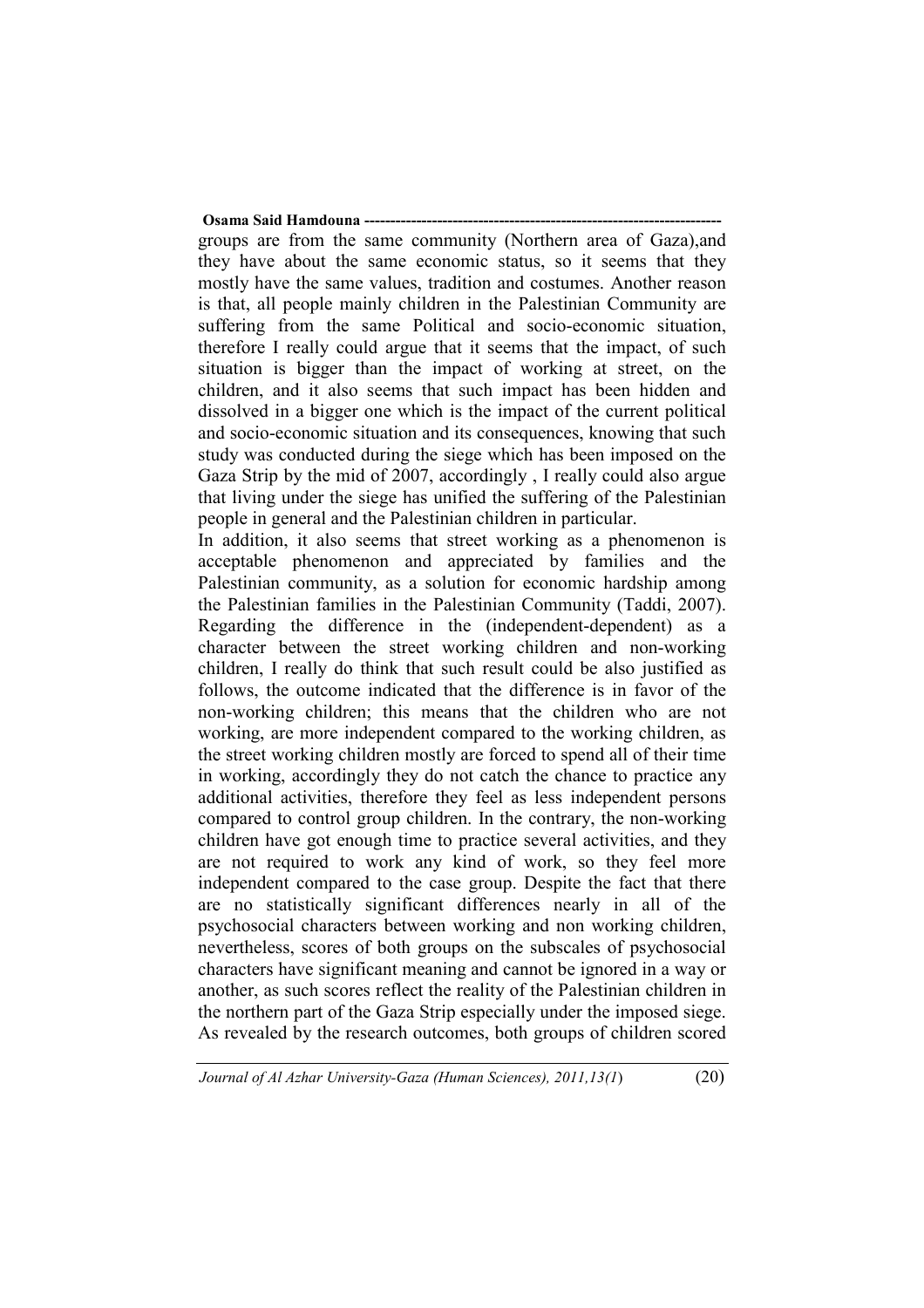**--- Psychosocial Characters of Street Working Children** relatively low scores on social and familial relations, this means that the children in both groups have got disturbed social and familial relations, mostly because of the hard economic status. This result matches the outcomes of previewed studies, the study of (Zaid, 2002, p.76) and (Taddi, 2007, p.117) as the two researches outcomes revealed that, family and social relations of the Palestinian children are affected by the economic status of their families. In addition the research outcomes revealed that children in both groups got high scores on aggression and anxiety subscales, this reflects the high level on aggression and anxiety among children in both groups, this result matches some previewed researches outcomes, the study of (Abu hein, 2008) and (Qouta & Ksab, 2008) as the former one revealed that 92% of the Palestinian children of Gaza Strip suffer from feeling of insecurity, anxiety and tension, and it also revealed that 76% of the Palestinian children, suffer from behavioral problems such as aggression (Abu hein, 2008, p.32). The later study outcome revealed that 63% of the Palestinian children of Gaza suffer from anxiety symptoms and fears. (Quota. & Ksab, 2008, p.30).Also as revealed by the research outcome, children in both groups got an average scores on the academic self concept subscale, the researcher does think that such result is logical one as it is coherent with the children's level of educational achievement in both groups, knowing that the academic self concept is always affected by the level of educational achievement of a student. (Cowell, D.1993, p.105).

As also revealed by the study outcomes, children in both groups got high scores on personality strength and moral dimensions, this reflects the strong structure of the Palestinian children personalities, despite the hard economic status, and the imposed siege on the Gaza Strip, this result is actually supported by the research outcomes conducted by (Altawel, 2008), such study examined the possible reasons for different reactions to chronic situations and trauma among the Palestinian children in the Gaza Strip; the outcomes revealed that the moderating factors and levels of influence which protected children from developing pathological symptoms as a result of trauma and hard situations are positive personality traits, ideological commitment, a network of psychosocial support entertainment and adaptation or acclimatization.(Altawel & Nel, 2008, p.64).

# **Conclusion:**

(21) *Journal of Al Azhar University-Gaza (Human Sciences), 2011,13(1)*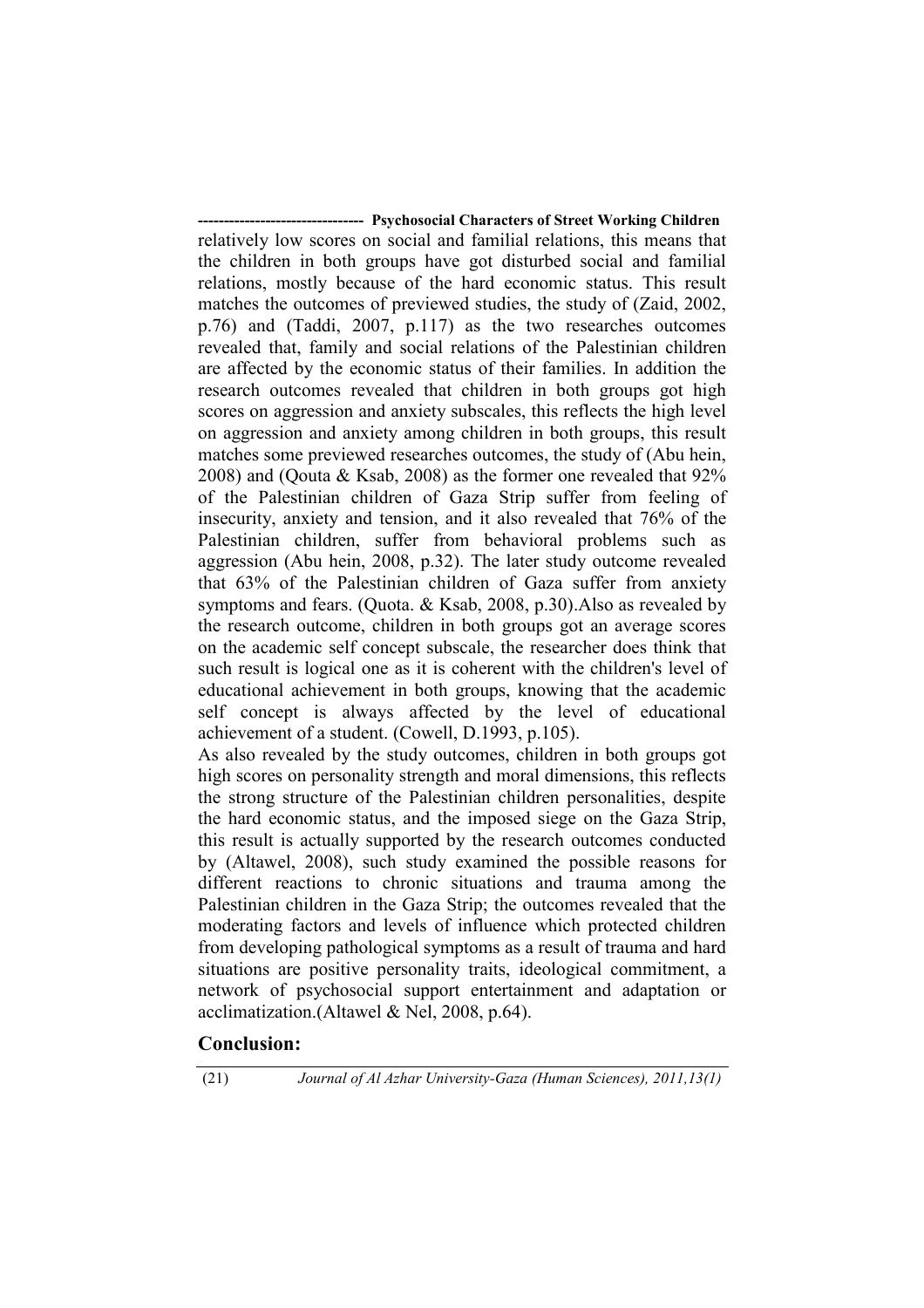**Osama Said Hamdouna ---------------------------------------------------------------------** This study concluded that there are no statistically significant differences in psychosocial characters between working and non working children in the northern part of the Gaza Strip, however it indicated that all children either working or non working children are at high risk of developing general mental health and behavior problems.

#### **10. Recommendations**

In the light of the study results; the researcher recommend the following:

- Counseling programs as psychosocial support should be given for working children and their families.
- Invite and motivate ministry of social affaires to introduce more protection, psychosocial, and economic support for the children.

#### **References**

Abu hein, Fadel. (2008) **Siege and Mental Health: Siege stress emotional and behavioral proplems of Palestinian children and their parents living under siege (Gaza Experience)**., Booklet of the International confrence of mental health .p.32. Gaza Community Mental Health Programe,Gaza, Palestine.

Altawel, Mohamed& Nel, Pieter. (2008) **What AreThe Possible Reasons for Different Reactions to Chronic Trauma?** Booklet of the International confrence of mental health. p.64. Gaza Community Mental Health Programe,Gaza, Palestine.

Araya,m. Alem, A. (2006) Child labor and childhood behavioral and mental health problems in Ethiopia. *Ethiopian Journal of Health Development*, Vol. 20, No. (2) Pp. 119-126

Alshami,Mofed.Abueta,Ketam. (2003) Child Employment In Palestine:An Empirical Field Study. *Journal of Alnajah University*, Vol. 16, No.1, P. 145.

Palestinian Ministry of Social Affairs (2005) **A study of orphanages providing long time residential care in Palestine**, Palestine, p: 26.

**Children of the Second Intifada: an analysis of human rights violations against Palestinian children:** (2006) Defence for children International - Palestine Section, west bank, p.12

**Country Reports on Human Rights Practices** (2006) Israel and the Occupied Territories: March 8, U. S. Department of State Washington, D.C.,.p33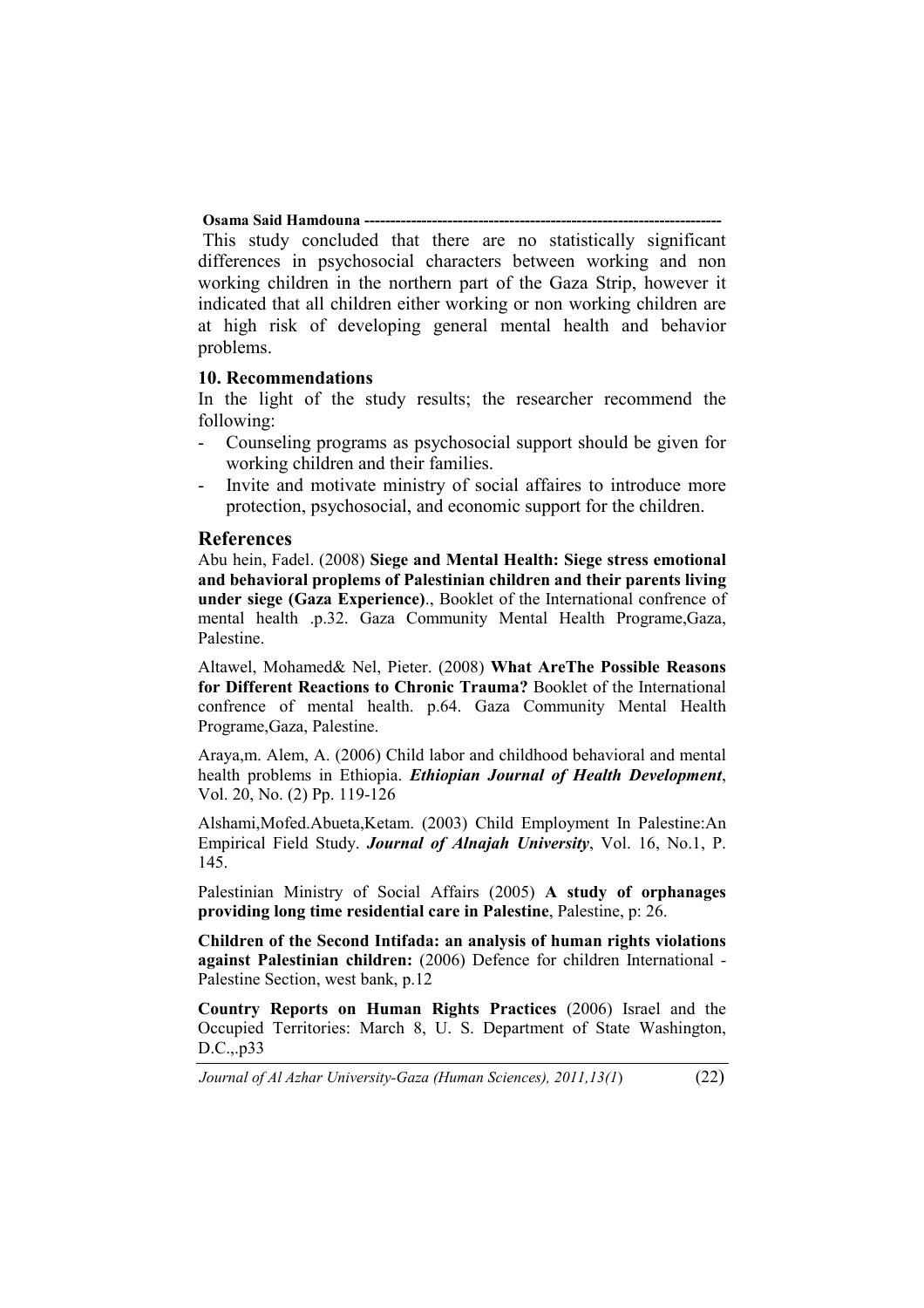**-------------------------------- Psychosocial Characters of Street Working Children**  Cowell, D. (1993) *Screening for behavior problems in a school for pupils with moderate learning proplems***.**Journal of Educational Psychology in Practice, Vol. 9, No.2, p.105.

**Child Labor Survey, (2004): Main Findings**: July, Palestinian Central Bureau of Statistics. Palestine, p,66

Garbarino, J., Kostelny, k., Dubrow, N. (1991) **No place to be a child***:*  **growing up in a war zone***.* Lexington, Lexington Books., p54.

Liebel, M., Overwien B. Recknagel A**. (2001) Children's work Protagonist**. London, IKO., p: 17

Matar, Suffian. (2005) **Child labour phenomenon and its impact on children's mental health in the Gaza Strip**. Unpublished master degree thesis..pp.1, 3 Abodes University**.** Jerusalem

Musleh D., Taylor K., (2005) **Child protection in the occupied Palestinian territory***.* Jerusalem, Secretariat of the National Plan of Action for Palestinian Children, p13, 38.

Qouta, Samir **&** Ayda, Kasab (2008) **The Impact of Siege on Quality Life of Citizens of The Gaza Strip)**. Booklet of the International confrence of mental health.p.30. Gaza Community Mental Health Programe, Gaza, Palestine.

Rights of Palestinian Children (1999) **Defence for children International - Palestine Section**, Jerusalem, p.7

Rights of Palestinian Children (2003) **Defence for Children International-Palestine Section**. Jerusalem,

UNICEF **(**1999**)** Risk factors & priorities: perspectives of Palestinian young people: a participatory study, UNICEF**,** *Development Studies Programme.* Jerusalem, p44

Save the Children (2000) **Street and Working Children: A guide to planning***.* Children (Save the Children Development Manual No.4)**,** London. P.15.

Save the Children (2002) **So you involve children in research: A toolkit supporting children's meaningful and ethical participation in research:**, Stockholm, p.13

Taddi A. (2007) **Children on the street**. Gaza Strip, Remedial Education Center, p.137-141

ILO (2006) The end of a child labour within reach. Global report under the follow-up to the ILO Declaration on the Fundamental Principles and Rights